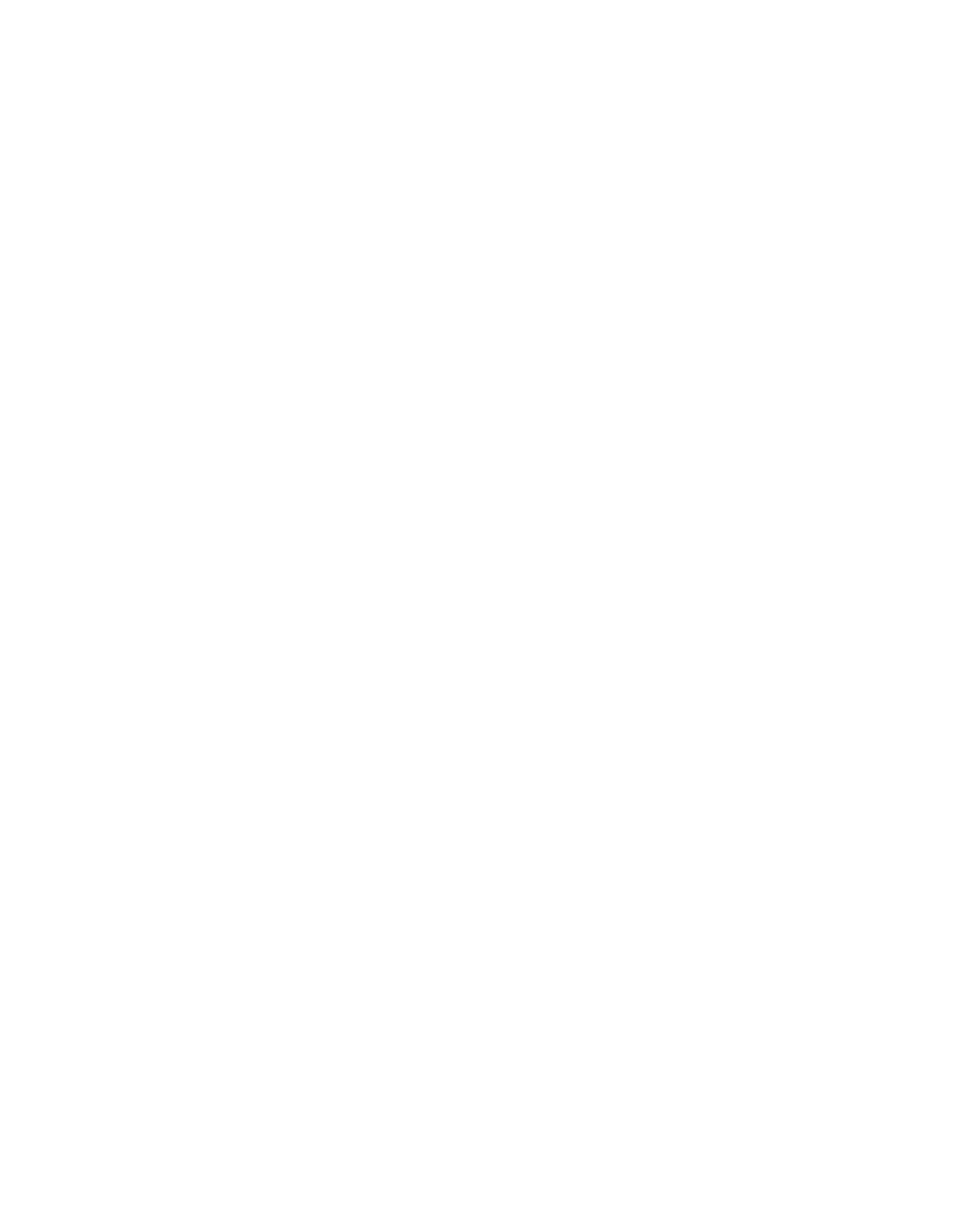# inquiry and action

# **Making School Improvement Part of Daily Practice**

Frank D. Barnes

*Senior Associate Annenberg Institute for School Reform at Brown University*

April 2004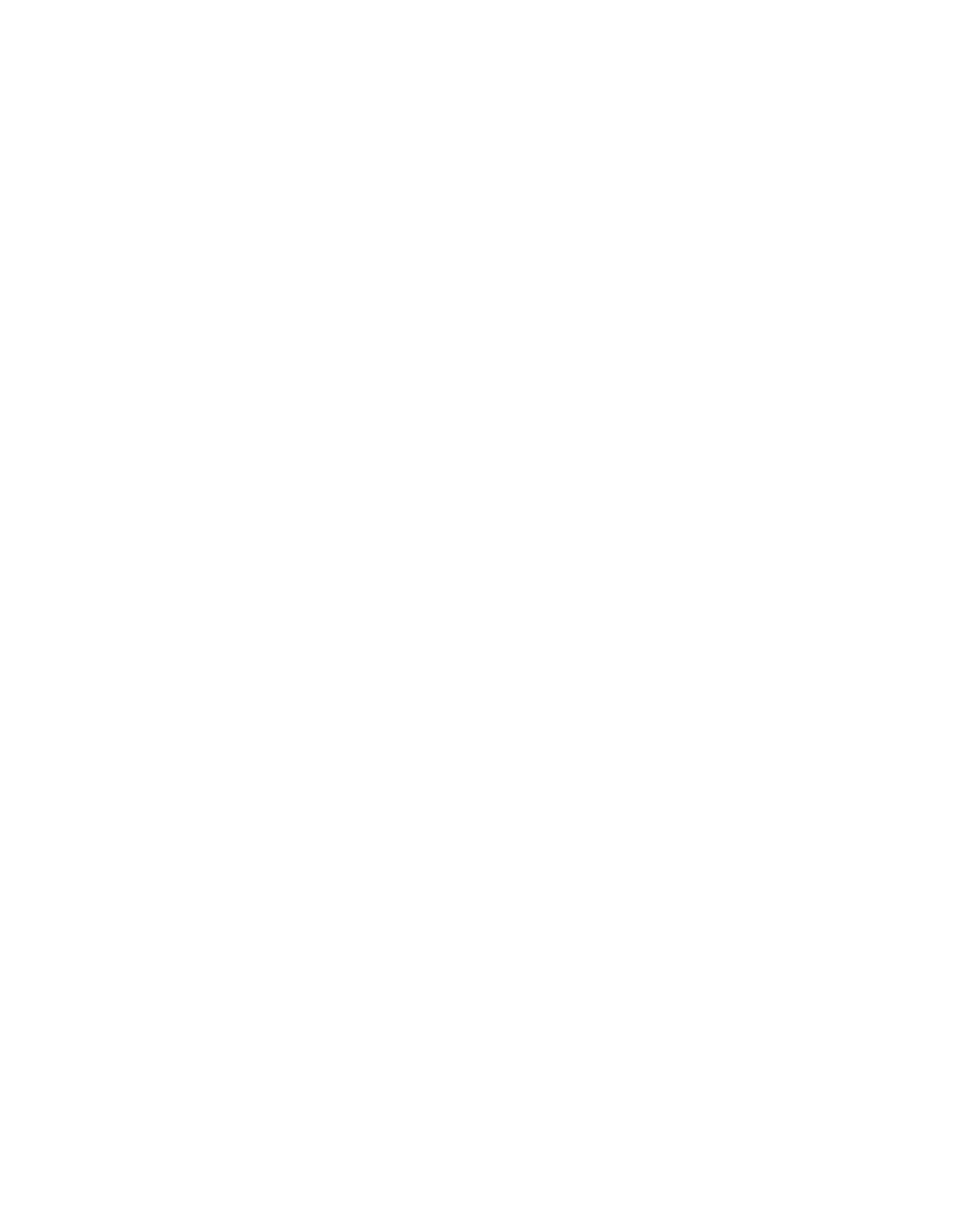# **Contents**

# *Part I. The School-Improvement Guide*

# 2 Introduction to School Improvement

Provides an overview of school improvement and a framework for a school self-study process using a cycle of inquiry and action.

# 5 Getting Started

Outlines preliminary tasks and commitments to begin a school-improvement effort.

# 9 Using Standards of Practice

Explains the importance of using mutually agreed-upon, appropriate, and quantifiable standards of practice to answer the question: "How good is our school?"

# 14 Putting a Self-Study Cycle into Practice

Describes how a school can examine its own operation and performance by collecting, analyzing, and acting on information.

14...identify desired student-achievement outcomes

14...develop essential question(s)

15...identify, collect, and organize relevant data

16...analyze data

17...choose and implement actions

# 21...evaluate impact on practice and outcomes

# 22 Appendix A

The Abigail Francis Middle School: An Illustration of the Self-Study Cycle in Practice

Shows how a school team identifies and researches a critical issue through a narrative about the Abigail Francis Middle School (a fictitious school that combines the characteristics and experiences of a number of actual schools), in which a school-improvement team wrestles with the problem of students' difficulty acquiring high levels of literacy.

29 Appendix B: Creating a School Portfolio

Answers the questions: What is a school portfolio? How are school portfolios used? How is a portfolio created?

33 Appendix C: Preparing to Host an External Review

Outlines steps that a school preparing to host an external review visit might consider, including general logistics, preparation, and presentation of school information collected through a self-study.

# 35 Appendix D: School Inquiry Process Map

Helps a school create a timeline for completing tasks in an integrated school-improvement process.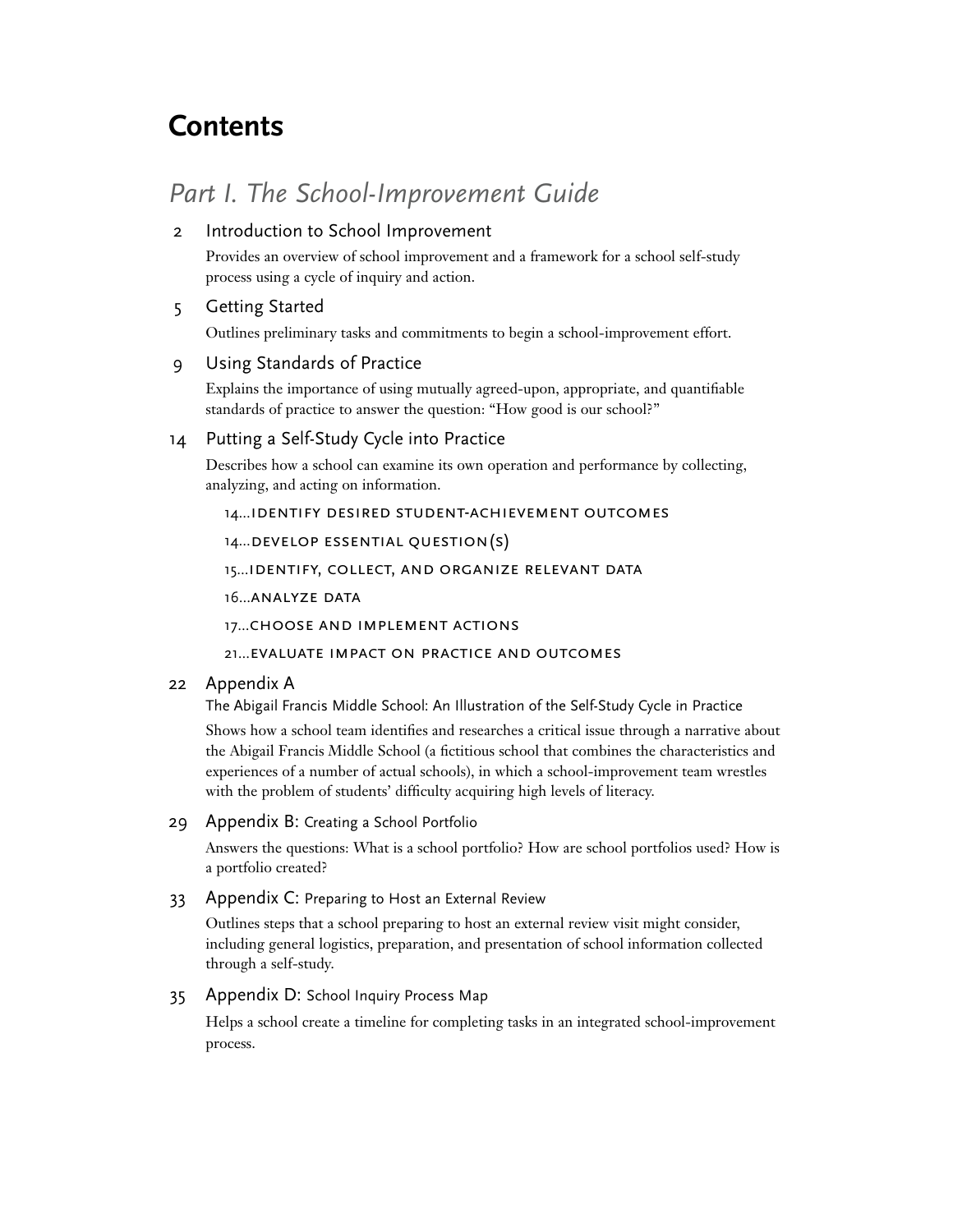- 37 Glossary
- 38 Resources

38...guides and workbooks 39...works consulted in the creation of this guide 41...web resources

# *Part II. Worksheets for Use with the School-Improvement Guide*

Contains worksheet templates and samples to help a school carry out some of the schoolimprovement tasks described in Part I: The School-Improvement Guide.

- 45 Introduction to Using the Worksheets
- 46 Worksheet 1: Generating Your Essential Question(s)
- 48 Worksheet 2: Connecting Your Essential Question(s) to Data
- 50 Worksheet 3: Schoolwide Data Mapping
- 52 Worksheet 4: Disaggregating the Data
- 54 Worksheet 5: Drawing Conclusions
- 56 Worksheet 6: Examining Self-Study Conclusions
- 58 Worksheet 7: Four Quadrants for Action

# *Part III. Rubrics and Standards of Practice for Use with the School-Improvement Guide*

Contains rubrics used in Boston and San Diego that a school can adapt to its own schoolimprovement efforts; describes a set of standards of practice formerly used by Chicago Public Schools (complete standards are available on the Annenberg Institute Web site at <www.annenberginstitute.org/tools/images/Chicago.pdf>.)

- 62 Boston Public Schools
- 72 San Diego City Schools
- 88 Boston Pilot Schools
- 101 Chicago Public Schools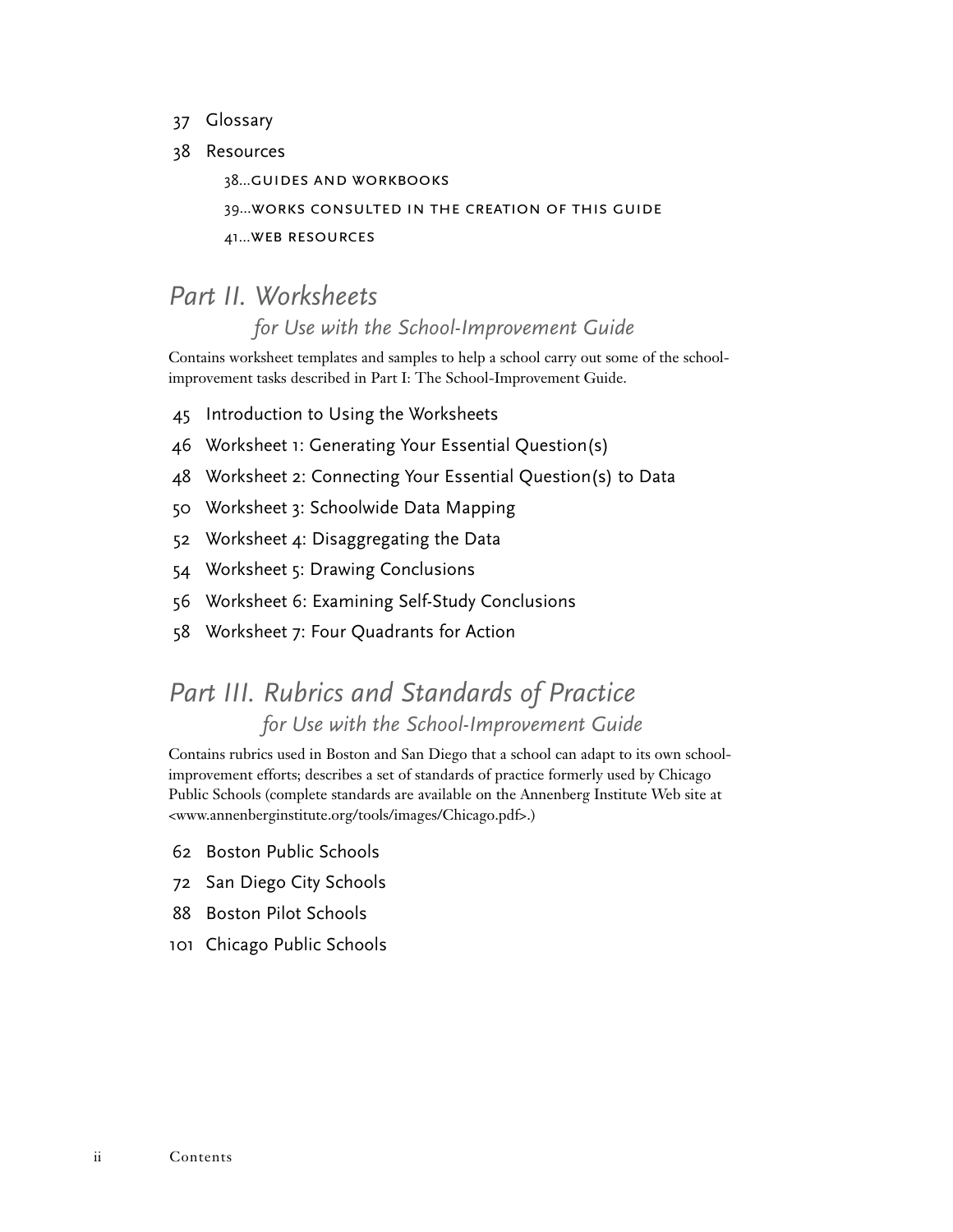# **Preface Getting Good at School Improvement**

**A**ccording to a piece of lore that has cir-culated among British school reformers, you only have to address the weakest 10 percent of an area's schools each year to make noticeable improvements. The good news in this philosophy is that you do not have to take on everything at once. The bad news is that improvement never ends.

In our nation's current environment, it is no longer acceptable that a great number of schools routinely fail to educate all their students well – especially urban schools serving largely minority and disadvantaged students. Furthermore, even the highestranked schools will always need improvement, because the conditions under which adults educate, and children learn, are always changing. We set standards that raise our expectations for all children; computers make it possible for children with disabilities to better demonstrate what they learn; school finance laws change; Congress passes new regulations on the sweeping scale of No Child Left Behind; we learn ways to deliver ever greater supports for disadvantaged students. The work of improvement is always with us.

Improvement matters. It affects the lives of children. It is vital to "get good at it." Improvement must become a permanent part of school practice, not a one-time or occasional event.

This publication is intended to help schools or school-improvement teams develop the habits of collaboration, discussion, inquiry, and decision making that are necessary for ongoing improvement through a permanent cycle of inquiry and action.

The intent of the approach outlined here is to build the trust and ownership that we have learned are the bedrock for school improvement and to provide practical information and tools to help schools identify and carry out the tasks that support continuous improvement.

Many districts and states now provide their schools with established improvement processes. This publication is intended to complement those materials, not replace them. It can be used by state or district administrators seeking to apply a consistent and effective approach to continuous improvement in all their schools. It can also be used by school-level administrators or other stakeholders, either to help address state or district requirements for improvement or to initiate their own improvement process.

We have organized *Inquiry and Action: Making School Improvement Part of Daily Practice* into three parts. Part I is the School-Improvement Guide. Parts II and III contain tools – worksheets, templates, and rubrics – to use with the Guide. You will find more resources on the Web at <www.annenberginstitute.org/tools>, including a list of publications and a database of school-improvement tools organized into major categories, such as school climate and safety, student performance, professional development, and leadership. Each category contains a wide range of tried-and-true tools – guides for focus group discussions, interviews, surveys, and more – that have been used effectively in school settings by school reform organizations across the United States, Canada, and Europe. A team of reviewers with extensive experience in class-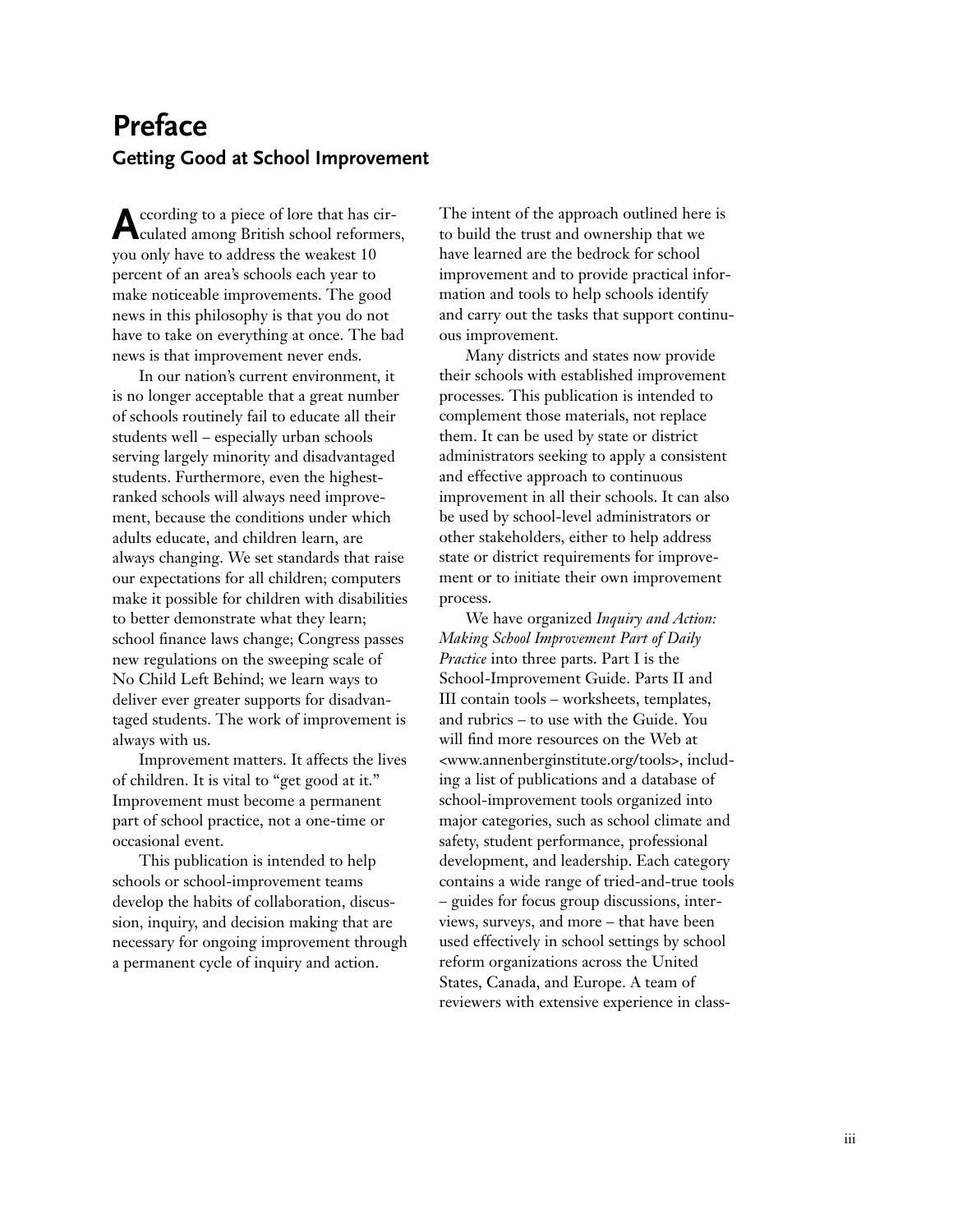rooms and schools made sure that only practical, clear, and productive tools were selected.

We hope that you find this publication and its associated tools useful. We especially hope that it supports you in creating the habits of reflection, inquiry, and action that fuel continuous school improvement. We wish you and your students great rewards for the challenging work you are about to undertake.

Dennie Palmer Wolf *Director, Opportunity and Accountability Annenberg Institute for School Reform*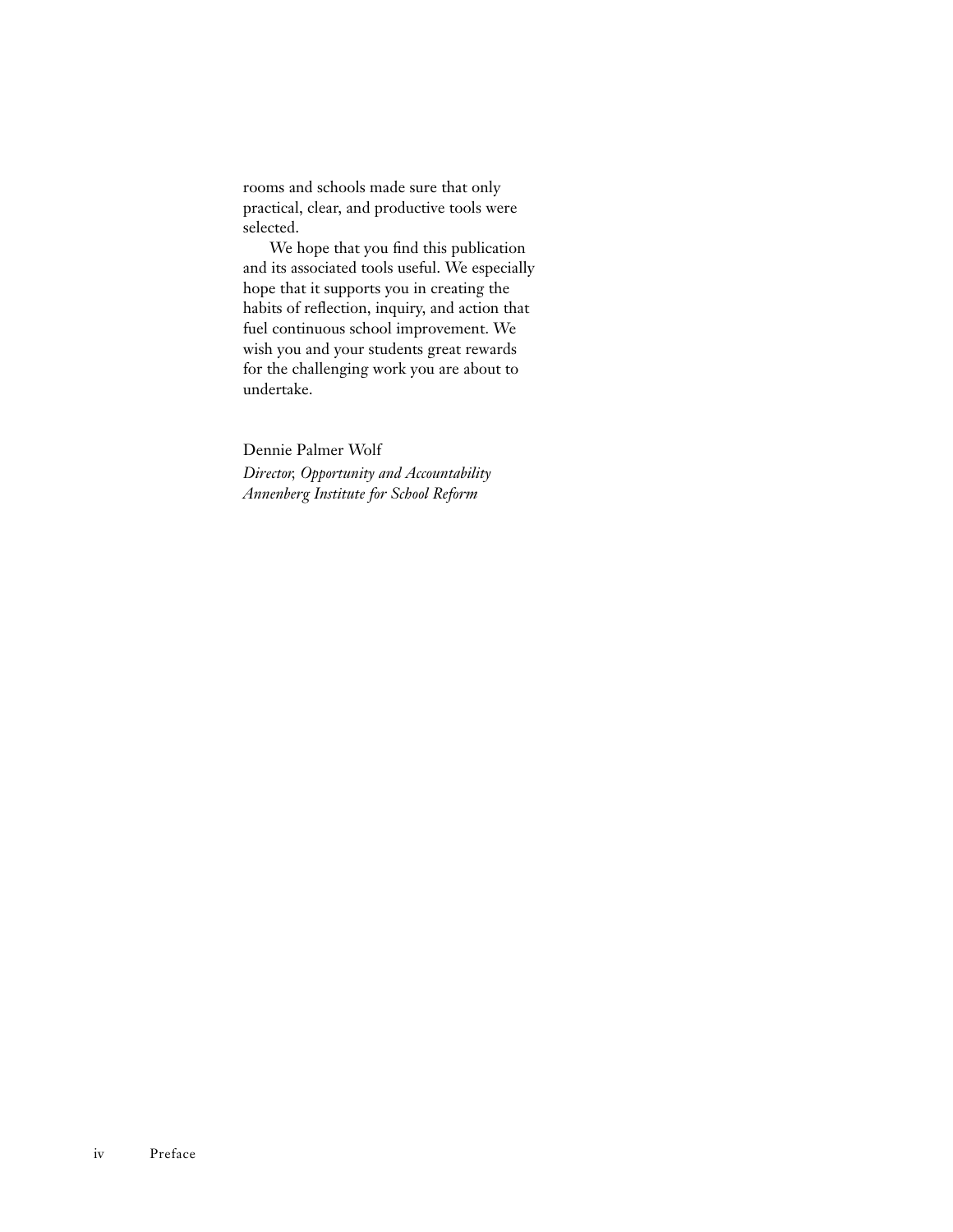# **Acknowledgments**

**T** his guide is the result of numerous peo-ple's time, talent, and expertise, without which I could not have completed this project. First, I would like to acknowledge the extraordinary contributions of Dennie Palmer Wolf, Peg Votta, and Margaret Balch-Gonzalez. Each of them, at some point during the writing process, took ownership of this document and added value to it. They are fine colleagues and consummate professionals. I would like to acknowledge the efforts of Susan Fisher and Haewon Kim, who worked arduously to bring out the best of what so many people helped create. They are indispensable.

Many people reviewed and offered feedback on various iterations of this guide – Kenneth Bailey, Kothyn Alexander, Traci Teasley, Maryellen Donahue, Karen Volz Bachofer, Kate Nolan, Peggy MacMullen, Marla Ucelli, Debi King, Sanjiv Rao, David Smith, Mary Neuman, Warren Simmons, Mike Grady, Cerrone Berkeley Daly, David Abbott, Barbara Cervone, Don Glass, Rob O'Donnell, and Rebecca Ostro. I would like to thank each of them for their time, candor, caring, and honesty. I am indebted to them all.

Not to be overlooked is the support I received from Nicole McGhee and Tyanne Carter. Their work behind the scenes tracking down information, organizing drafts, and translating the various rubrics into electronic form was invaluable. I must thank them for taking care of the details that, if left unattended, could have upended this project. They stood in the gap.

I would like to thank the many people I worked with at Boston Public Schools, the Center for Collaborative Education–Metro Boston, San Diego City Schools, Chicago

Public Schools, Catalpa Inc., and the New England Association of Schools and Colleges, each of whom allowed me access to their experience and wisdom to build on the foundations of their previous works.

Lastly, I would like to thank and acknowledge Warren Simmons and Peggy MacMullen, whose initial guidance, direction, and inspiration gave this piece shape and life. There is so much power in the words we speak, and when they are used well, they can have an impact beyond their boundaries. You both said exactly what I needed to hear.

Frank D. Barnes *Senior Associate Annenberg Institute for School Reform*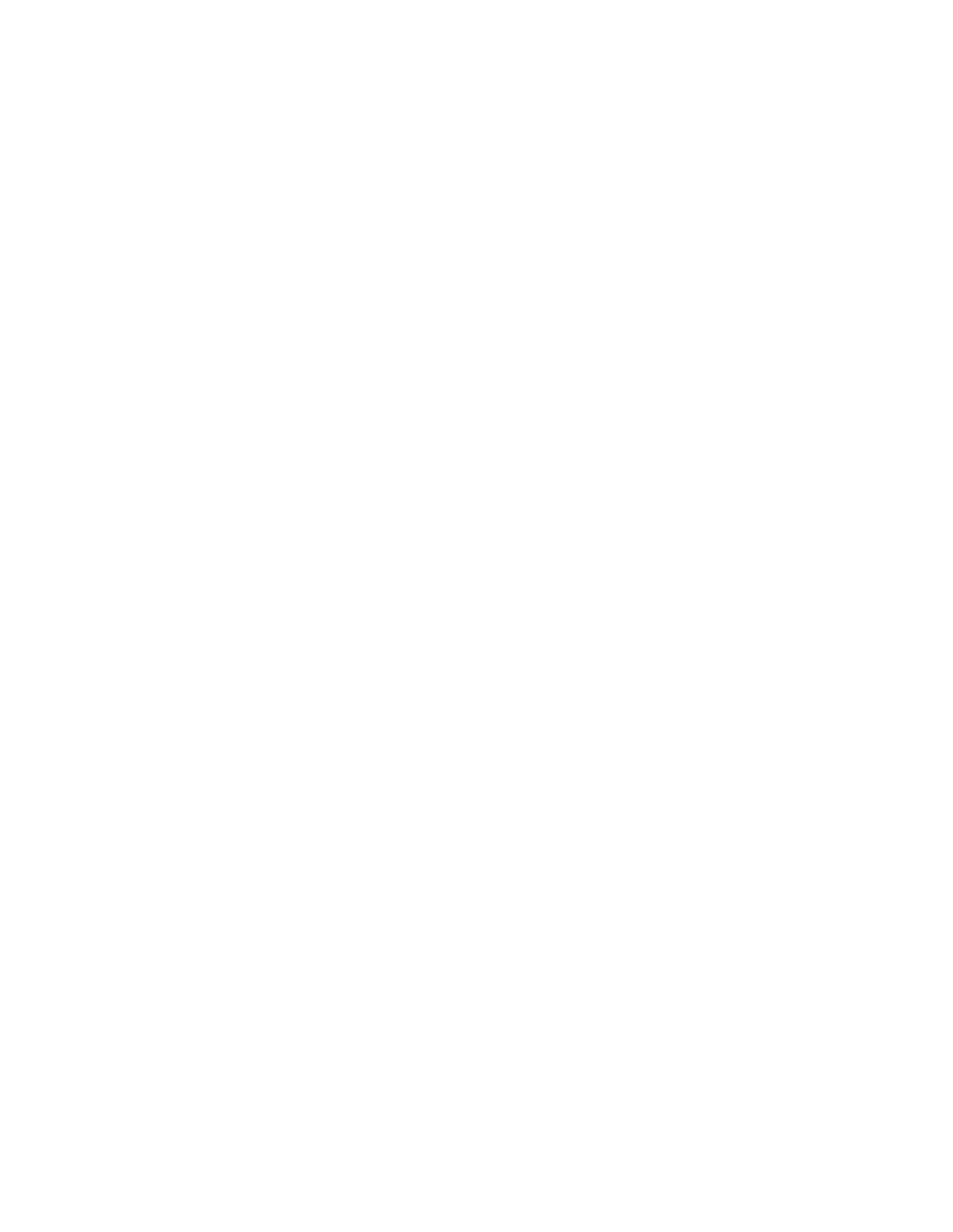PART I

# *The School-*

# *Improvement*

*Guide*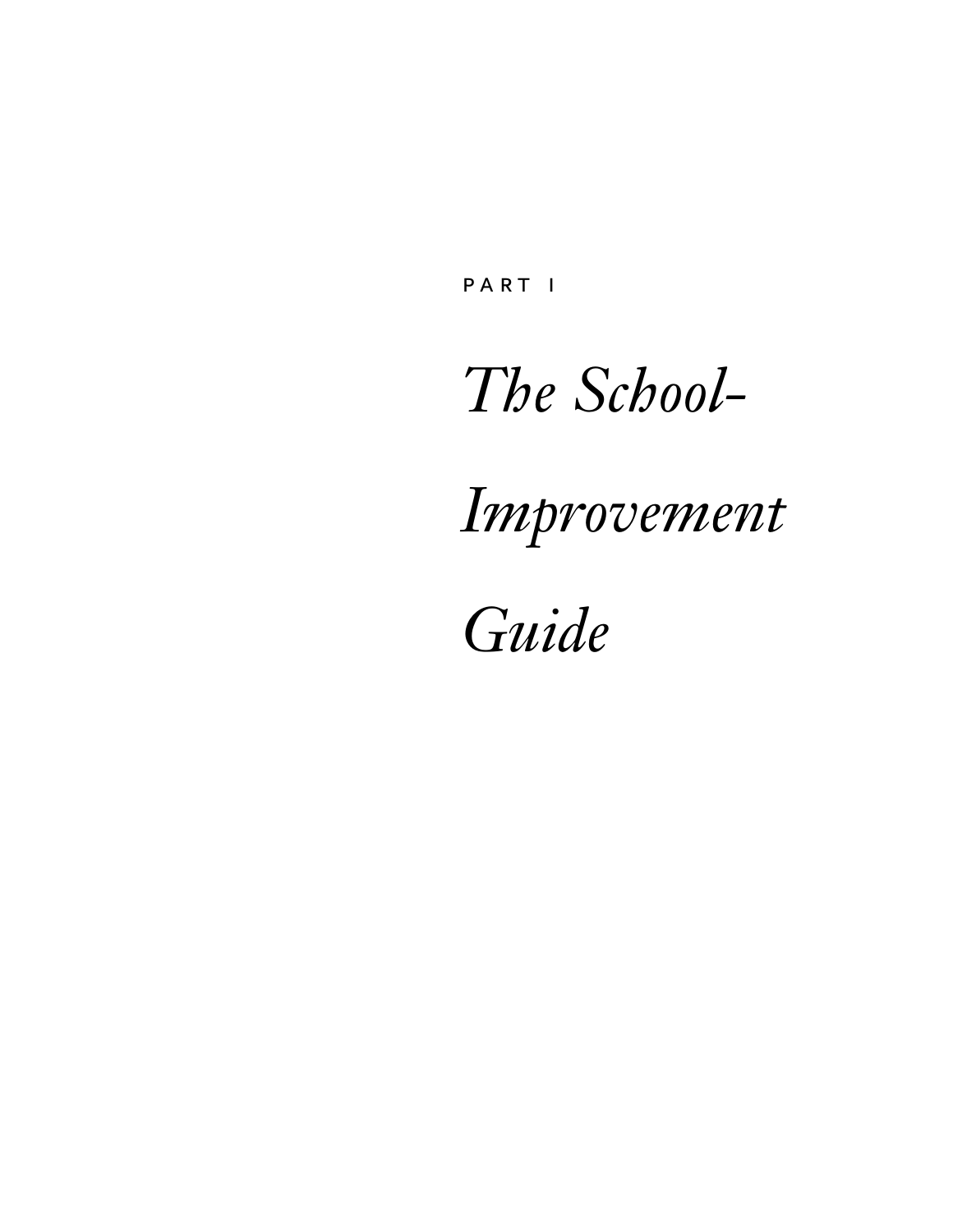# **Introduction to School Improvement**

The term *school improvement*<sup>1</sup> refers to the process of altering specific practices and policies in order to improve teaching and learning. There are three driving ideas behind the process:

- Agency. This is the notion that a school community (administrators, teachers, family members, and students) can collect, analyze, and act on information to reorganize and redistribute their human, social, fiscal, and technical resources in order to improve student achievement continually.
- A community of adult learners. It is important to build a community of adult learners who share a common interest in creating a stronger school. Because of the emphasis on the whole school, a review or self-study does not target any individual or single classroom within the building. Rather, it targets how to improve current practices and policies that stand in the way of student learning.
- Continuous professional inquiry. This is the curiosity and will of individuals and groups as a whole to ask about the strengths and weaknesses of current practices and policies, to act, and then to monitor the effects of those actions.

Across the country schools and school districts have increasingly begun to hold themselves accountable for school improvement by internally reviewing their practices and policies. In some districts and states, district central offices and state departments of education have combined schoolconducted *internal reviews* with *external reviews* as a way of asking administrators, faculty, and staff to "account" for their practice and its impact on student achievement.

A school *self-study cycle,* led by a *schoolimprovement team* composed of people within the school who conduct an internal review through a cycle of *inquiry* and action, is a crucial part of the response to these growing accountability requirements. The conclusions of the self-study can inform both the school community itself and external audiences, such as the school board or superintendent, about where the greatest challenges lie and what specific kinds of help the school community believes it needs. By conducting a self-study, a school can become an active partner in the school accountability process.

# **School Improvement Today: A Structural Feature of School Systems**

Why is there so much current emphasis on school improvement? Haven't schools always wanted to improve? The answer to these questions is that, in today's context of increased accountability, school improvement is here to stay. School improvement is firmly embedded in district and state planning and accountability structures. Federal mandates have intensified these accountability challenges at an unprecedented level with external testing directives and consequences for low performance. In this atmosphere of high demands and little time, schools are increasingly under pressure to improve – and to do so quickly.

This section describes some of the ways in which the *school-improvement process* has become an integral and necessary part of school and system reform.

<sup>&</sup>lt;sup>1</sup> Terms in italics are defined in the Glossary on page 37.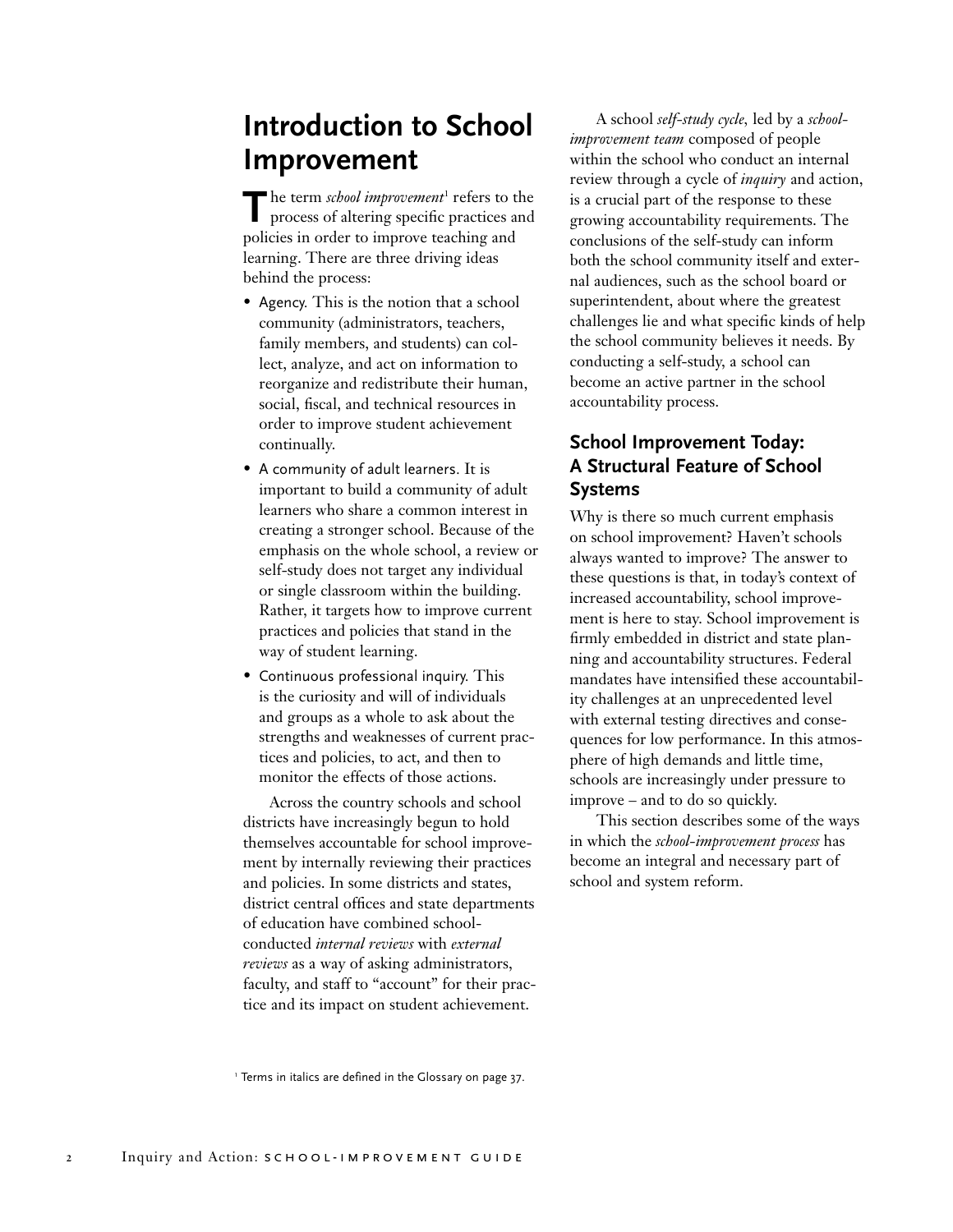# Standards-Based Reform and No Child Left Behind

With passage of the No Child Left Behind Act of 2001, schools, districts, and state departments of education will be held increasingly accountable for student academic performance, as measured against explicit *standards.* Schools must raise student achievement overall, while reducing the gap between current achievement levels and existing state-level expectations of student achievement. They are also expected to close the gaps in achievement between groups of students based on income, race, gender, native language, and disability. Schools, districts, and states that are unable to exhibit annual progress in reducing these gaps risk a range of potential interventions and consequences.

This layer of federal intervention is forcing many schools to reexamine what they teach and how they teach in order to meet changes in expectations. The selfstudy cycle for school improvement can help schools look deeply at what they teach, how they teach, how they allocate resources, and how they structure the use of professional development – all in the context of meeting new standards and adapting to changing requirements.

# Mandated Internal Reviews for Accreditation or Other External Requirements

There are six accrediting associations across the country that require an internal review, or self-study, by the school itself in addition to an external review visit to catalyze school improvement. Though accreditation requirements differ from region to region, adoption of a school-improvement process can assist in preparation for an accreditation review. 2

Some states or districts also require school self-study processes as part of a school-improvement plan.

# Charter Schools

More and more states across the country are providing funding for charter schools, and those that already support charters are expanding implementation. For these schools, a school-improvement process can provide a method for internal examination and continuous improvement, as well as a process for articulating the practices a community desires a school to adopt. Moreover, when the process is designed correctly, school improvement lends itself to community input – a mandated element of all charter legislation.

# ESEA Funding to States for Effective Comprehensive Reforms

Under the Elementary and Secondary Education Act, states may apply for money to fund the implementation of comprehensive school reforms, based upon scientifically conducted research and effective practices, including an emphasis on basic academics and parental involvement so that all children can meet challenging state academiccontent and academic-achievement standards. A self-study process can help schools assess their needs and inform the selection of a research-based model that is most appropriate for its conditions and interests. Additionally, as schools and districts embrace these models, school-improvement processes

For more on what a school needs to do if the improvement process includes an external visit, see Appendix C: Preparing to Host an External Review.

<sup>2</sup> For instance, the Commission on Public Secondary Schools of the New England Association of Schools and Colleges (NEASC) requires an internal review as part of its accreditation process for secondary schools within its geographic jurisdiction (Maine, Vermont, New Hampshire, Connecticut, Massachusetts, and Rhode Island).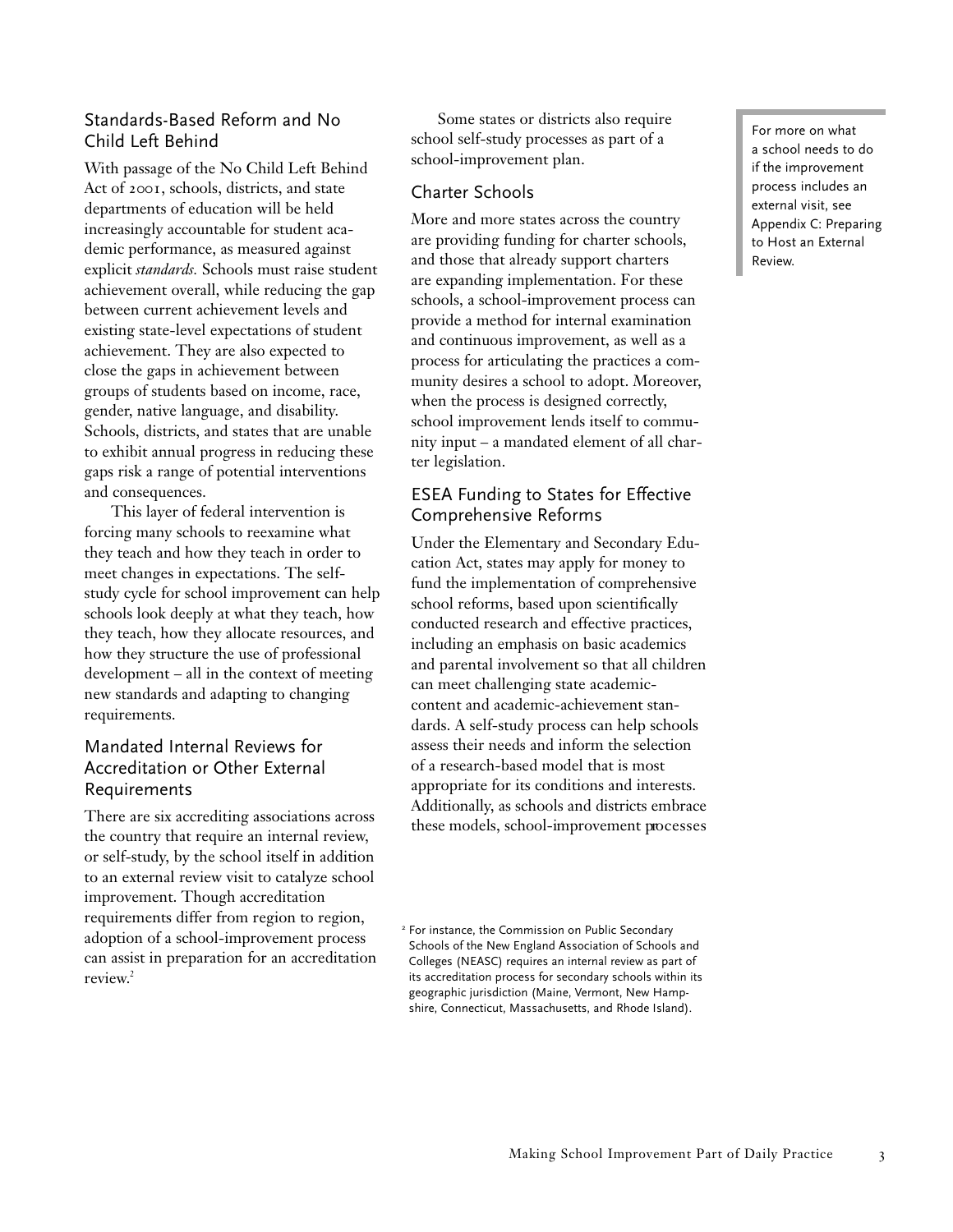Continuous improvement relies on the effective use of data. The Annenberg Institute's Tools for School-Improvement Planning Web site offers a wide variety of tools for collecting, analyzing, and using data. You can access the tools and other helpful resources at <www.annenberg institute.org/tools>.

can help schools implement and integrate a model into daily practices, understand where and why change is stalled, or check current status of these programs.

# **The Self-Study Cycle: A Philosophy of Continuous Improvement**

If you awoke one day and found your living room three inches deep in water, you wouldn't ignore the flood and move the couch to the second floor. You would look for the source of the leak, define the extent of the damage, and contemplate remedies. The same can be said about genuine school improvement. Schools don't get repaired unless questions are raised by those who know the school best. By creating and



Figure 1. A school self-study cycle

nurturing a culture of inquiry, a school can embed its philosophy and mission in its school-improvement efforts. Figure 1 depicts a School Self-Study Cycle – a process for building continual improvement into the structure of a school.

This process has the potential (New York State Education Dept. 1996) to

- place an emphasis on teaching and learning;
- build a collaborative professional community; and
- acknowledge the power and importance of the individuals who educate our children.

This guide was designed with the expectation that many schools have been provided with their own materials to help them maneuver through a school-improvement process. The Guide and its associated tools can supplement materials provided to you by your district central office or state department of education.

The tasks described in this guide have been placed in an order that may be helpful for those who are "starting from scratch." Few schools start from scratch, however, so use the parts of the Guide that best fit your needs, recognizing that the order need not be regimented. Also, recognize that some tasks may need to be repeated as your needs and conclusions dictate.

Many school-improvement teams will tell you that the tasks overlap, vary in degree of importance, and differ in the challenges that they represent for specific school communities. To illustrate this process, in Appendix A we have provided a case study of a fictitious middle school, based on a composite of several real middle schools, in which a team from the school puzzles out how to address the low literacy skills of its students.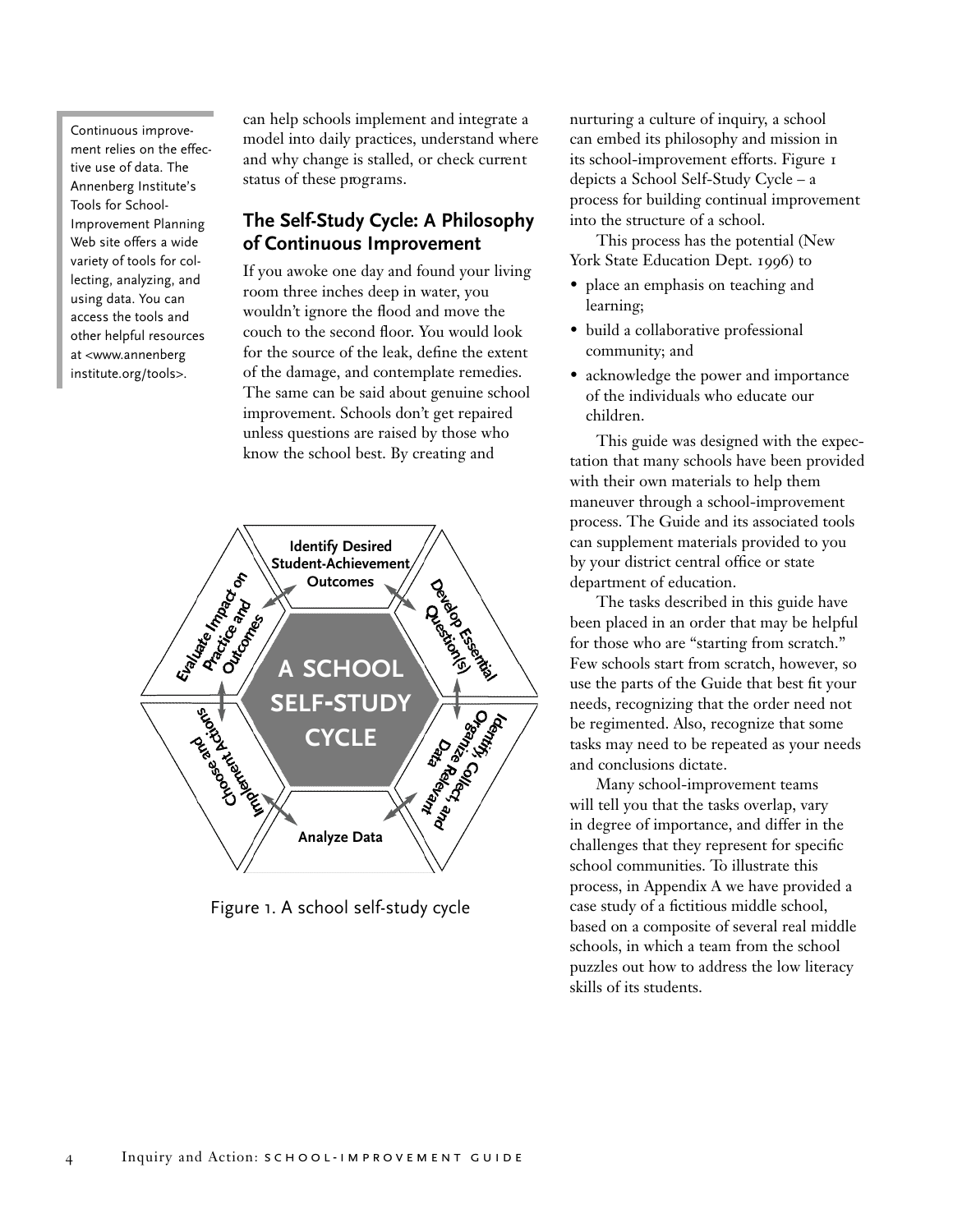# **Getting Started**

**S**chool improvement is a lot of work. It requires that several key conditions be in place to succeed:

- Leadership. Support from school leadership affirming the value of the work of an internal school-improvement team, providing the resources required to help the team be successful, and encouraging cooperation between the school-improvement team and the larger school community are essential.
- Time. This type of inquiry takes time. For a school-improvement team this means time to meet, plan, and coordinate their work. For the school as a whole this means time to collect, organize, and analyze the *data* and to discuss action steps and alternatives. Any of these may call for common planning time (as offered to many teachers in block scheduling), use of professional development opportunities, after-school meetings, and/or retreats.
- Skills. Several types of skills are required to conduct an inquiry process. These skills need be possessed only by a few to build the skills of many or may be obtained from outside the school building through local universities, communitybased organizations, regional education labs, or other technical assistance organizations.
- Will. This is a prerequisite. At the very minimum, a handful of the faculty need to see that examining and changing their practice is a worthwhile task.

# using existing structures

A new team doesn't always need to be created. There may already be a team of staff and faculty involved in existing reform efforts at the school who act as or could become a school-improvement team. The important aspects of an SIT are: the members can meet together regularly; they're able to fulfill the roles and responsibilities of an SIT; they have the respect of the school community; and they have the characteristics noted in this section for an effective team.

# **The School-Improvement Team**

The way to start a school-improvement process is to create a school-improvement team ( $SIT$ ). The  $SIT$  is a group of people who work together to develop, lead, and coordinate the school-improvement process.

In addition to playing a major role in improving the school, SIT members have often found participation in the team to be a valuable professional development opportunity.

Characteristics of an effective schoolimprovement team include:

- Small size. Groups of six to eight people are relative easy to convene and coordinate for regular meetings.
- Representative group. Different constituencies from the school community, including administrators, teachers, parents, and students, are represented.
- Coordinated effort. The team works closely with the principal to make sure the group holds regular meetings, that tasks are assigned and completed, and that progress is made toward established objectives.
- Commitment to the task. The school demonstrates its commitment by providing time and resources (equipment, cleri-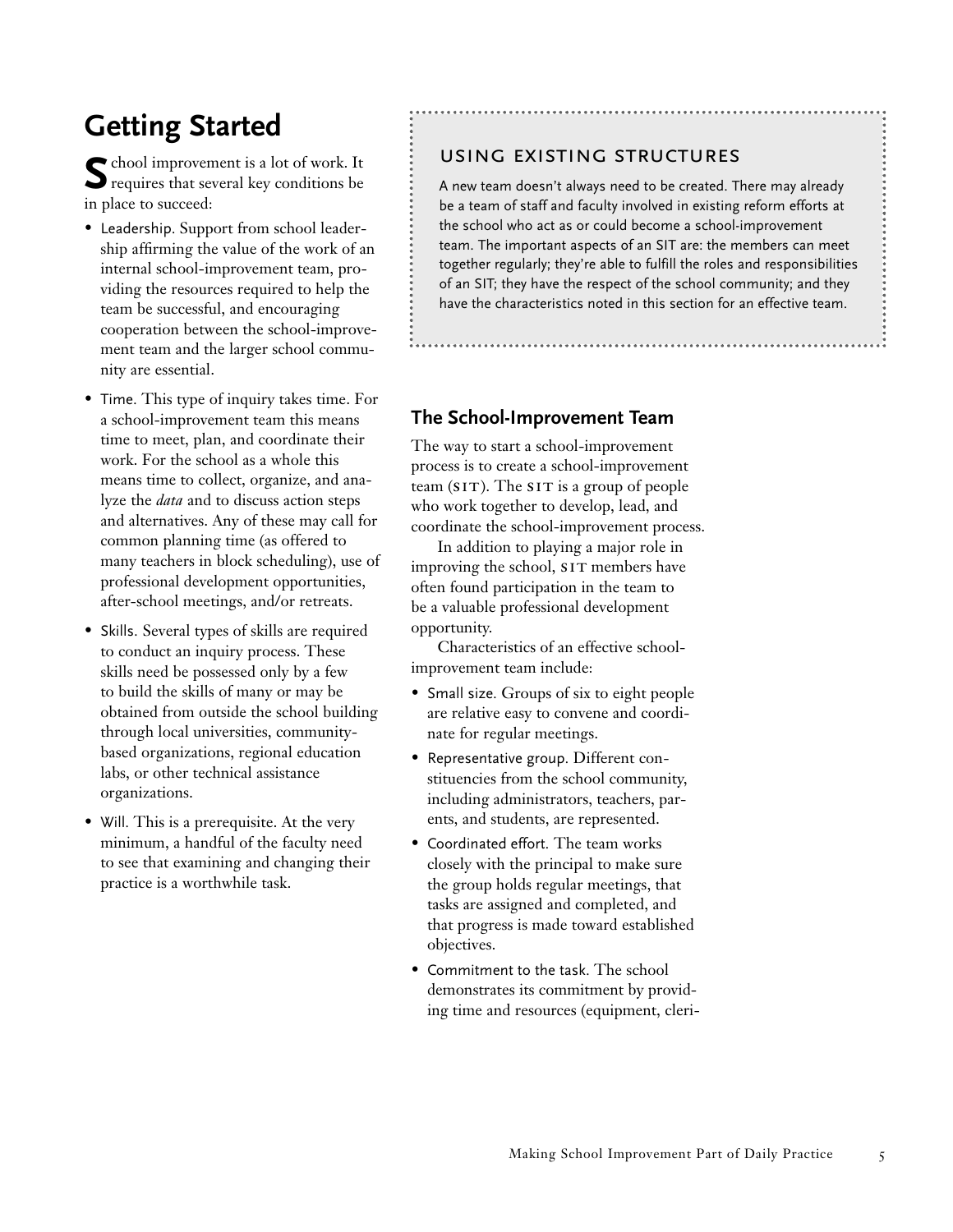cal support, budget, etc.). The members of the team should evidence a strong commitment to the school-improvement process, including the self-study.

The team members decide who will take specific roles on the team and determine the responsibilities of each role. Ensuring that everyone is clear about individual and collective responsibilities will help the team to function well.

The SIT coordinator is usually a school employee freed from other duties to fulfill the following responsibilities:

- assist with selection of the SIT so that it is representative of the school community;
- support the team members in their tasks and projects;
- work with administrators to obtain appropriate training and support for the team;
- report progress of the team to the school community, including faculty and staff, administration, parents, caregivers, students;

# challenges and issues

Two strategies to increase commitment to the team and school improvement are to decrease the loads of those best suited to be on the change team and provide formal recognition of their efforts. Underscore repeatedly and through a variety of methods that the team is working to improve the way the school operates, not target or assess individuals within the school.

- hold regular meetings;
- keep the SIT active and focused;
- coordinate the activities of the team with the larger school-improvement agenda as well as the district- and state-level agendas.

SIT members are equally important to the team. Their responsibilities are to:

- meet with other members of the school community to inform them of the selfstudy and its objectives and processes;
- obtain the input of faculty and staff and incorporate it into the self-study process;
- collect data;
- meet regularly to discuss progress, make preliminary conclusions, and reflect on what data shows, as well as on the process itself;
- assist with documentation and evaluation of the self-study;
- assign and negotiate collection tasks within the school community; for example, each member might take the lead on a separate *focus area* or specific departments may be asked to collect data in their area of the school (e.g., data on math instruction).

The team should participate in an orientation that includes:

- review of the current school-improvement strategy (theory of action), past efforts, and current assessment of student performance;
- discussion of the pros and cons of team membership;
- development of ground rules of the group, including how it will approach tasks, make decisions, and hold each other accountable.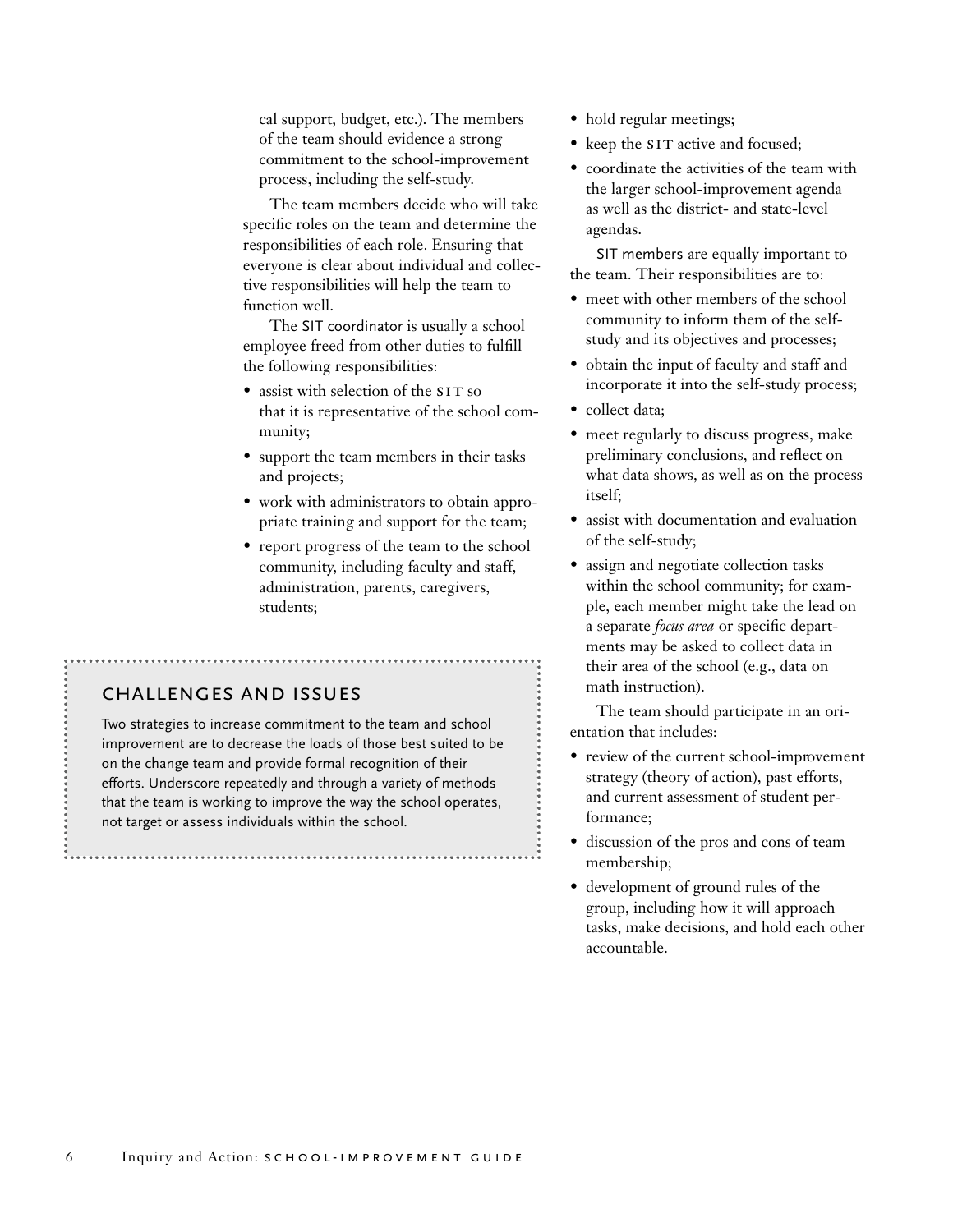# **Fostering Adult Learning and Cooperation**

The primary role of the SIT is to work with the members of the school community to produce an in-depth picture of the many dimensions of school practice and a common awareness of the school's strengths, needs, and challenges. Though many staff, students, and parents may not need to participate in a self-study to come to an *individual* understanding of school practice, a *common* understanding requires moving beyond personal perspectives to collectively construct an image of school practice.

To achieve this will require learning together through the collection, organization, and analysis of data to draw conclusions about the school. The team must model and assist with the adoption of a process of communicating and cooperating – having conversations – with each other. Such a process should be characterized by:

- thoughtful inquiry;
- active listening;
- frequent reflection;
- honest and respectful dialogue;
- use of data.

Some of these characteristics may be absent from current conversations between faculty members, but may be cultivated by using a set of *protocols,* or group norms for discussion. Over the years many organizations and individuals have developed a number of protocols, or norms, to guide conversations (see sidebar on this page).

Though they vary, most protocols are led by a facilitator, who introduces the objective of the discussion, reminds the group of any ground rules for the conversation, and asks everyone to briefly introduce themselves. An individual or a group of individuals pose a question or present a problem along with some background infor-

# resources on using protocols to foster cooperation

- Sample protocols, or group norms for having structured conversations such as the ones described in this section, are available at <www.annenberginstitute.org/tools>, along with other tools for school improvement.
- The Annenberg Institute (2002) video package *Looking at Teaching and Learning through Peer Observation* describes and provides several protocol models for internal and external reviews.
- Other processes for structured conversations are described and examined more deeply in two Annenberg Institute video packages: *Looking at Student Work: A Window into the Classroom* and *Critical Friends Groups in Action*. Both show how the techniques described may be used to look at the most readily available form of information we have – student work.
- For more models of protocols, see Allen & McDonald, n.d.; Dowd, n.d.; Cushman 1999 in Works Consulted in the Creation of This Guide on p. 39–41.

mation. This person or persons are often referred to as the presenter(s). A structured conversation takes place, commonly including a part in which the presenter listens, without making comments, to the other participants, to encourage active listening rather than defensiveness. Usually the conversation concludes with a *debrief,* or evaluation of the process itself.

The sidebar on the next page outlines, in brief, the process of using a protocol to guide a discussion. It can be duplicated for use by your school-improvement team. The process overall usually lasts an hour. Although prescriptive in places, the noted steps can build the culture of adult learning and contribute to greater cooperation between colleagues.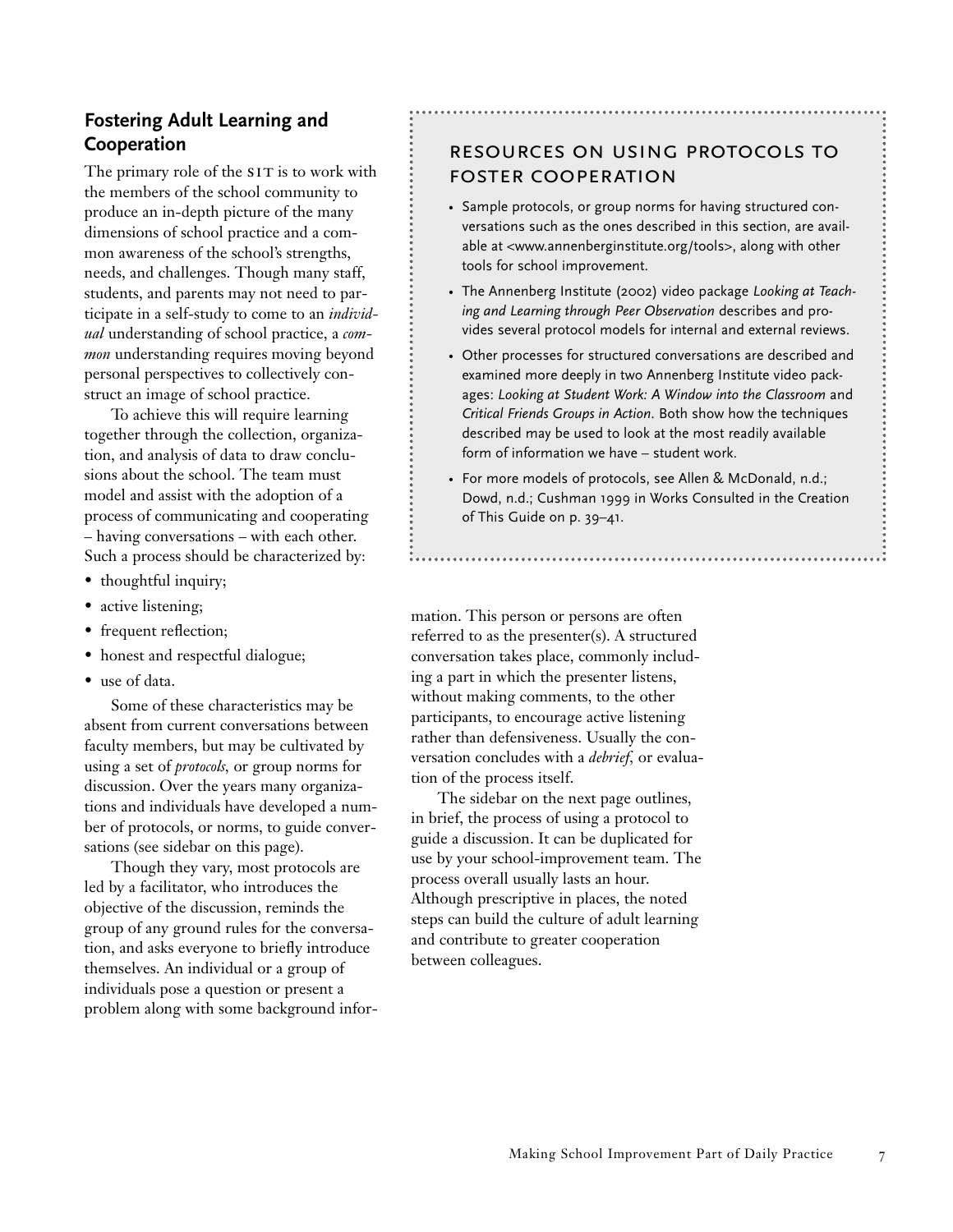# *Sample Protocol to Guide a Structured Conversation*

# **A question, problem, or task is posed by a presenter.**

The purpose of a question could be to evaluate an item, practice, or set of information (How does this piece of work align to state standards?); to describe a situation (What trends do we see in the attendance data we have for various groups of students, e.g., girls, 11th-graders, special education students); or to address a challenge (How can professional development for literacy be offered during the school day, on a weekly basis?)

# **An object for analysis is presented.**

This can be several items, a state standard, a piece of student work, a teacher assignment, the school weekly schedule, student-attendance data, or survey results. It can consist of anything that requires examination as part of a discussion.

# **Members become familiar with the object of discussion.**

The item to be discussed may be provided to people before the meeting. It is also useful for time in the meeting to be designated for team members to examine an object (or practice) to prepare to discuss it thoughtfully, through a presentation, chance to read, completion of an assignment given to students, or a video viewing.

# **Members ask clarifying questions.**

After the initial look, team members are given a chance to ask clarifying questions. These are questions concerning "matters of fact" that help people understand what they're looking at.

# **Members discuss the object presented in the context of the question, problem, or task posed.**

Based on what has been presented, seen, or experienced, members share their thoughts. In discussions, it is essential that members place an emphasis is placed on the positives (things they liked) before speaking about things they'd change or question. The tendency to criticize, although quite natural, prevents colleagues from sharing their thoughts or their work. The discussion must be open and focused on the question or problem presented. At this time the presenter(s) are asked to be silent, perhaps even pushing away from the table or circle. This silence forces the presenter(s) to listen carefully and prevents the desire to defend or explain. At this point, participants should direct their comments to each other, *not* to the presenter(s). In fact, the group should talk as if the presenter(s) aren't there.

# **The presenter(s) reflect on the discussion.**

After peers have an opportunity to converse, the presenter(s) have an opportunity to speak. During this time the rest of the group is silent. This doesn't have to be (and indeed shouldn't be) a response to the previous remarks, but a time to think aloud about the question or problem presented based on the information generated by the conversation. Once again, this is not a time to defend or explain, but a chance to struggle with the question or problem the presenter(s) brought to the table.

# **Members debrief the process.**

The conversation concludes with a debrief of the process itself, so that future conversations may be improved or enhanced.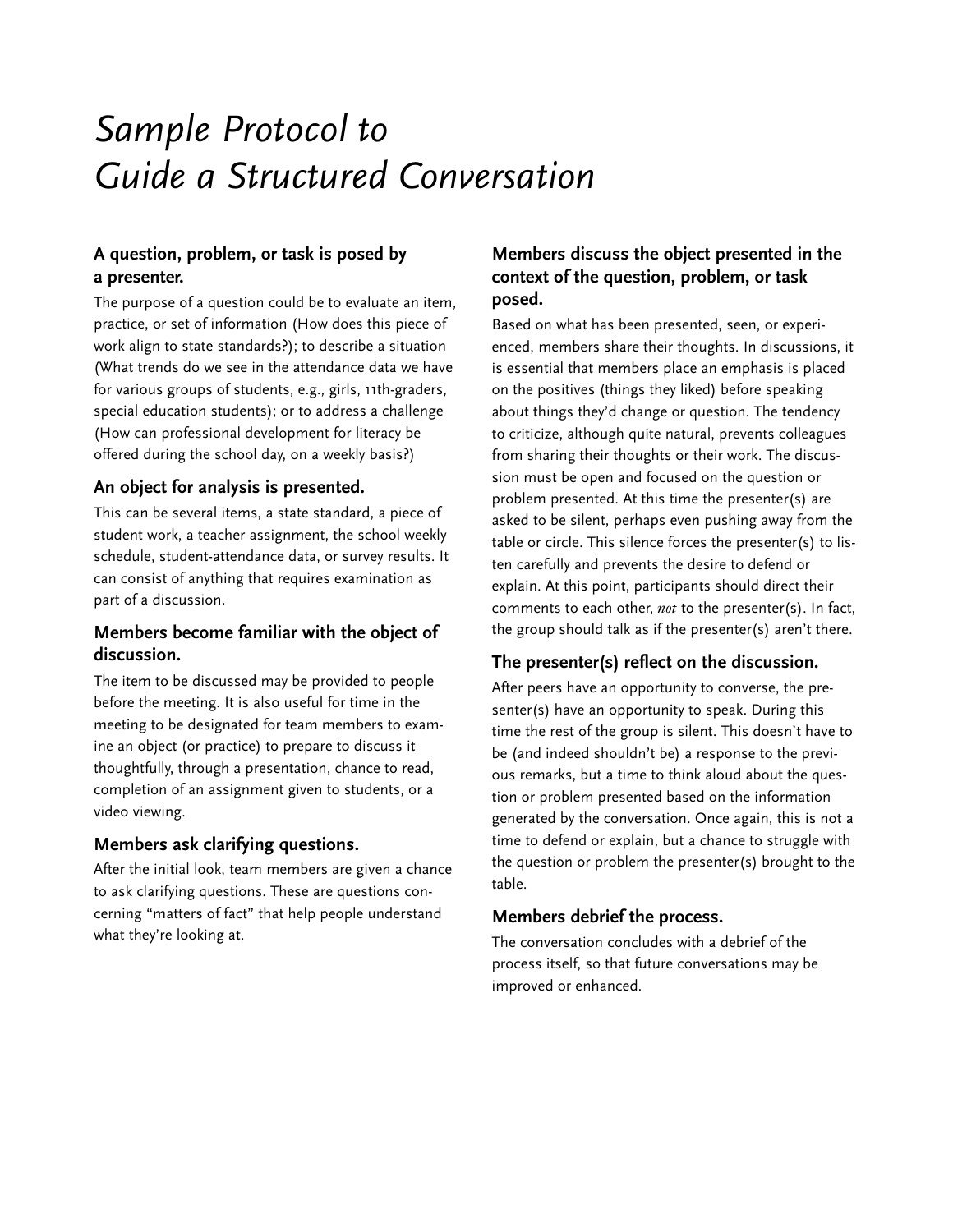There are many ways for the SIT to develop collaborative learning among adults in the building. No matter how fostering adult learning and collaboration is accomplished, however, it is a necessary starting place if the school-improvement effort is to rise above more limited strategic planning processes and produce successful outcomes.

# **Obtaining Outside Assistance**

Although many sites conduct schoolimprovement processes without external assistance, some have found it useful to have outside help. In some sites it has proven useful to bring in external coaches. The coach is someone familiar with school improvement who is selected by the school to assist the school in its self-study and who works closely with the SIT.

The coach helps the SIT develop a work plan and a timeline for meetings and deadlines and provides an important external perspective on the overall self-study as it progresses. Such assistance can also be provided by various reform support organizations such as (but not limited to) public education funds, regional education labs, universities, and education-focused nonprofits.

# **Using Standards of Practice**

What do we mean by quality? How good<br>is good? What do we want to change, and why? What will the school's practice look like if these changes are made?

In preparation for making strategic changes to a school, these definitions of quality must be explicit and shared publicly. In some instances these criteria, or *standards of practice,* will be predetermined and presented to the school for translation and analysis. In other instances, a school will have to identify criteria for itself.

# **Understand the Importance of Standards of Practice**

During a school-improvement process, faculty, staff, and other *stakeholders* will be charting a course of action for school improvement. Through the self-study process, these team members will conclude what school practice looks like and what it ought to look like. Though staff may have worked with each other for a number of years, it is risky to assume that all agree on what good school practice looks like. With an increase in the diversity of perspectives and interests that exists in many communities, it is equally daring to assume that families, community members, or others may share a single view of what good school practice looks like. This image will be shaped by opinions that are either explicitly stated or implicit.

These opinions are often based on assumptions and perceptions about things such as:

- what the role of a teacher should be;
- what an "effective learning environment" should look like;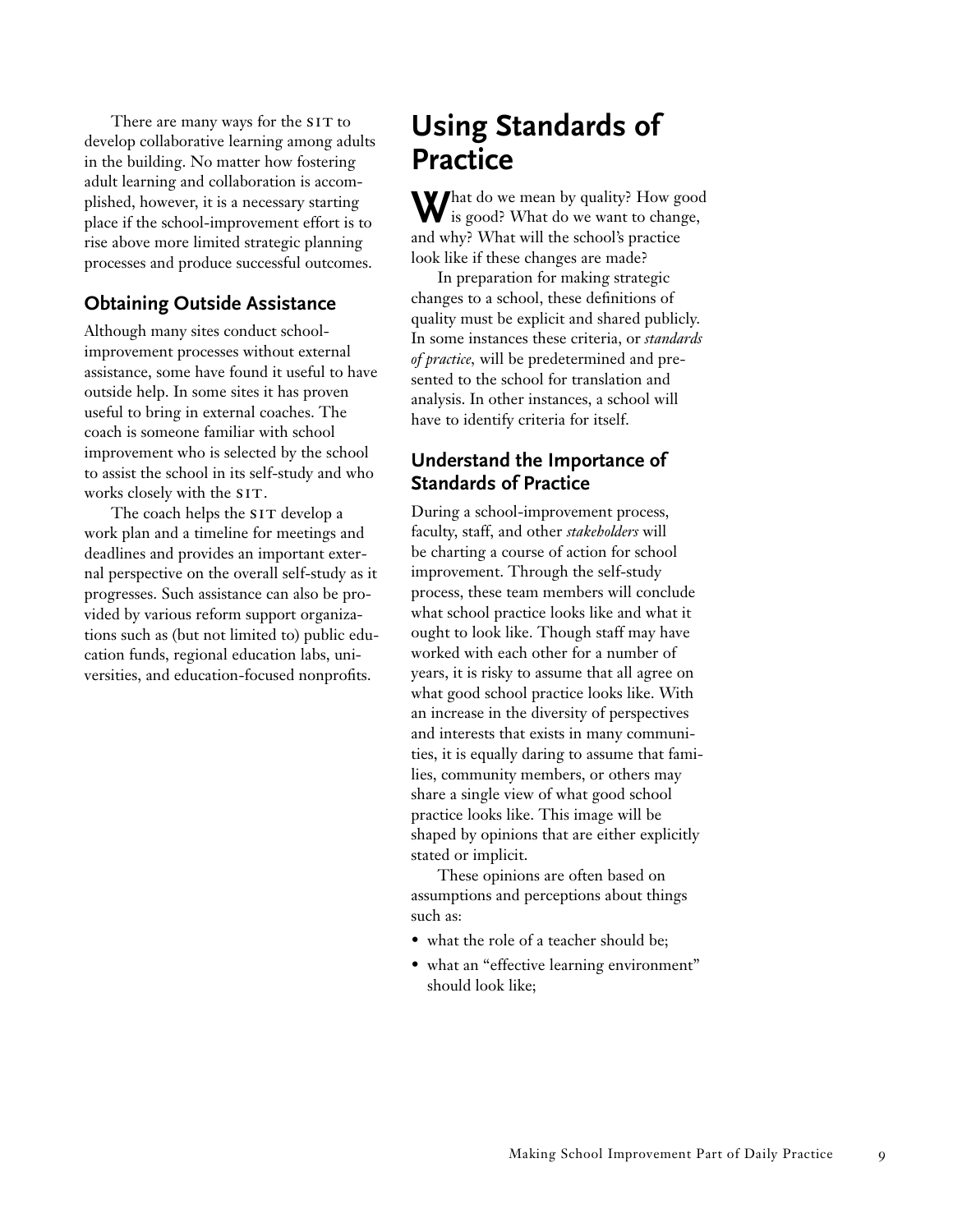- how students best learn;
- what the role of a student's family members or caregivers should be in the school.

These silent, often unconsciously held opinions shape ideas about:

- how teachers should teach;
- what teachers need to know and be able to do to be effective;
- what the purpose of schooling is;
- what expectations for students should be;
- what general conclusions about school practice can be drawn.

These biases are natural and expected. Standards of practice won't change these views, but they do present a method for confronting biases. Although this process may seem like a waste of time, if your standards of practice are clear, transparent, and explicit, you have more concrete information to explain and act on your conclusions about the school. The presence of standards of practice can facilitate this.

Agreeing upon standards of practice and ways of measuring them through *performance indicators* can help the SIT make professional judgments about the quality of school practice.

### **Choose Focus Areas**

To apply standards of practice in a selfstudy, the first task is to choose a set of *focus areas* in which to concentrate the inquiry. These focus areas are broad elements of school operation that cut across all areas of the school; that influence the effectiveness of teaching and learning; and that schools have some control over (HM Inspectors of Schools 1996).

Across the country, focus areas identified for and by schools vary. New York City has identified eight focus areas, which it calls "key elements" of exemplary schools,

as part of the Performance Assessment in Schools Systemwide (PASS) system. Those eight areas are:

- Comprehensive Education Plan Development
- School Climate
- Curriculum, Instruction, and Assessment
- Staff Development
- Resources
- Parent Involvement
- Support Services
- School Self-Evaluation

These look quite different from Rhode Island's very broad focus areas that are a component of the state's School Accountability for Learning and Teaching (SALT) system. These focus areas are:

- Student Learning
- Teaching
- The School

And these differ even more from focus areas that were part of the San Diego City Schools Process for Accountability Review  $(PAR)$ , which consist of three questions (for details of the PAR, see pages  $72-87$ ):

- Why is school performance the way it is?
- What is the whole picture? (Is there more to know about performance than the "first cut" indicates?)
- What is the school doing to enable students to make progress?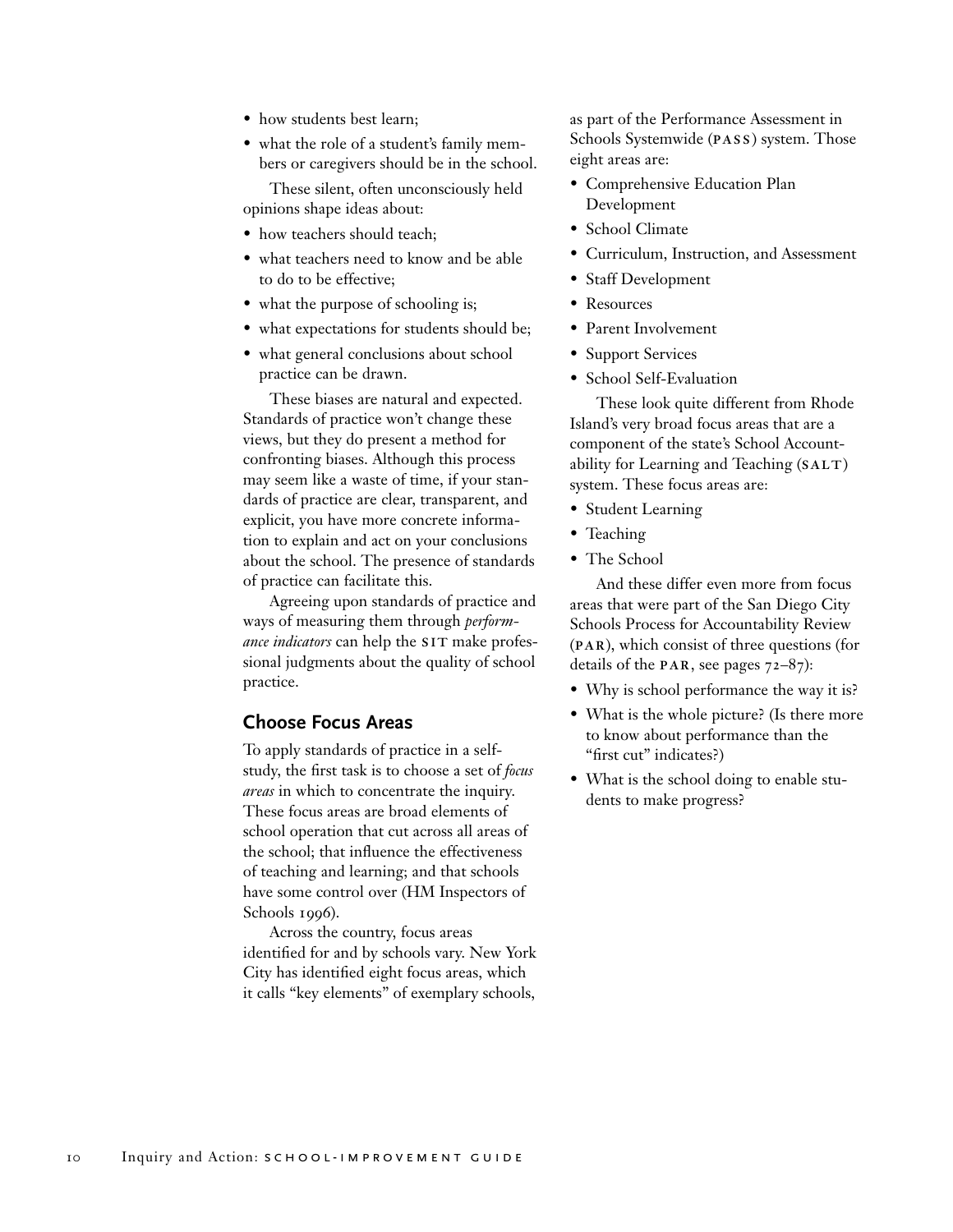# **Adopt or Develop Standards of Practice**

Standards of good practice should be decided upon for each focus area the school has chosen, and performance indicators should be identified to measure the progress toward each standard of practice. The standards of practice in each focus area should be chosen for their potential to create an environment for all children to achieve high standards.

Although each site's focus areas differ, applying standards of practice and choosing performance indicators to measure how well the school is achieving each standard should allow a closer look at the elements of an individual school relevant to the focus areas and at how these elements support student achievement.

Good standards of practice should:<sup>3</sup>

- Establish high standards. Each standard should create high expectations of practice for the school. This may require looking beyond what currently occurs to what is essential to help support effective teaching and learning.
- Emphasize what is important. Among the many recommendations for standards of practice within a focus area, standards should concentrate on the most essential aspects of best practice. This emphasis should "focus" the attention on practices that are hallmarks of a good school.
- Clearly and usefully articulate expectations. From reading each standard it should

be understandable what the school is expected to be able to do or exhibit. Moreover, standards should act as guides to direct improvement efforts. Though a school may not be able to pursue all of the standards at the same time, each standard presents a clear objective for practice.

- Reflect a broad consensus. Consensus is a conclusion reached in which no individual disagrees enough to block a decision. Such an agreement should be reached on the standards so that there is a common view of what is essential. This will require dialogue between multiple stakeholders.
- Present definitions and/or descriptions. Standards should be complemented by performance indicators which show what a particular practice or behavior looks

# some important terms

- **• Focus areas:** broad elements of school operation that influence the effectiveness of teaching and learning; and that schools have some control (e.g., mission and vision, professional development, etc.).
- **• Standards of practice:** a model of good school practice to measure actual school practice against (e.g., effective instruction, equitable access and opportunity, etc.), chosen for each focus area. It is against these standards that a school or a visiting external team may assess school practice and policies to inform school improvement.
- **• Performance indicators:** (sometimes referred to as *benchmarks*): Discrete descriptions of best practice that measure to what extent a standard of practice has been achieved. These indicators articulate what achievement of a standard of practice looks like, providing a concrete way to answer the question "How good is this school?" (Definition adapted from HM Inspectors of Schools 1996)
- **• Rubric:** a scale that provides descriptions of performance in an area from strongest or most desired to weakest or unacceptable to guide the measurement of the performance indicators.

<sup>&</sup>lt;sup>3</sup> This description is based in part on the criteria for good content or performance standards stated by New Standards (New Standards 1997).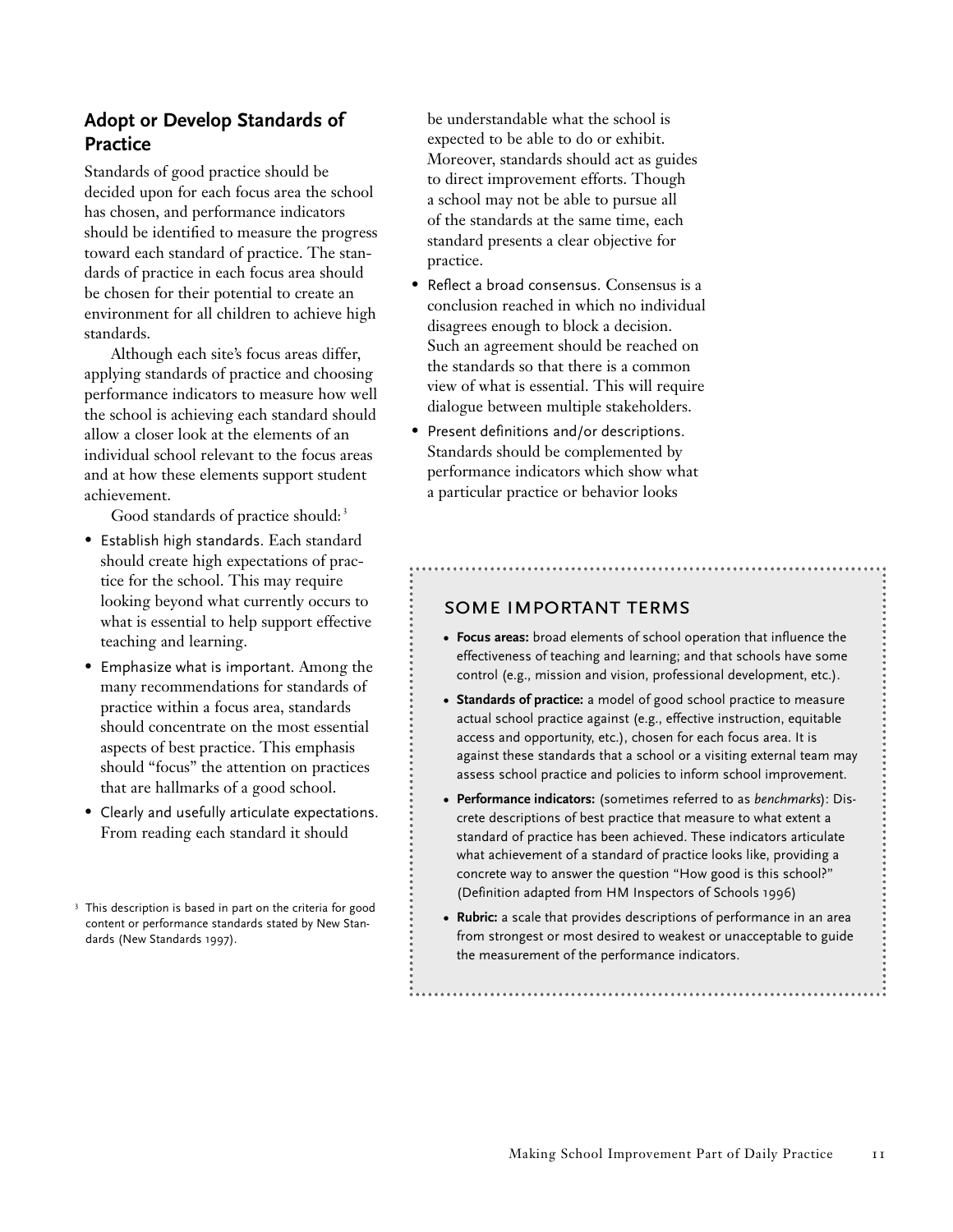# resources and tools for SCHOOL IMPROVEMENT

- The Resources section on pages 38–42 of the School-Improvement Guide describes a number of guides and workbooks that contain useful tools for school improvement.
- Part II (Worksheets) on pages 43–59 and Part III (Rubrics and Standards of Practice) on pages 61–101 of *Inquiry and Action* contain sample tools and templates that are designed to be used with the Guide.
- You will also find useful publications and an on-line database of tools for school improvement, organized by categories, on the Annenberg Institute Web site at <www.annenberginstitute.org/ tools>

like. For example, what does a professional development plan that is informed by data on student learning needs generally look like? Each performance indicator may be accompanied by a *rubric* – a scale that concretely describes what different levels of performance look like.

There is a rich variety of models available of standards of practice, performance indicators, and rubrics that have been used around the country and discussed in recent research literature, within a variety of focus areas (e.g., professional development).

These models differ in their scope and approach; just as practitioners and researchers don't always agree on best practices (e.g., phonics versus whole language), policy-makers don't all agree on what will bring about academic success for all students. Different states and districts identify different focus areas. Sometimes only indicators are provided, and in other cases only standards are outlined. Some standards or indicators may ask for a single item to show you've achieved best practice in an area. Other standards or indicators are made up of several distinct parts that will require several kinds of data to demonstrate best practice. 4

Examining different tools and choosing the most appropriate ones are important parts of any self-study cycle. For more information on available tools and models, see the sidebar Resources and Tools for School Improvement on this page.

<sup>4</sup> In those sites in which the district or state requires a self-study as part of a school-improvement process, expectations also vary about when best practice must be demonstrated. Sometimes it is not expected in the first year of review, but rather three to five years after the initial (baseline) review. These expectations should be clarified as the school self-study cycle is begun.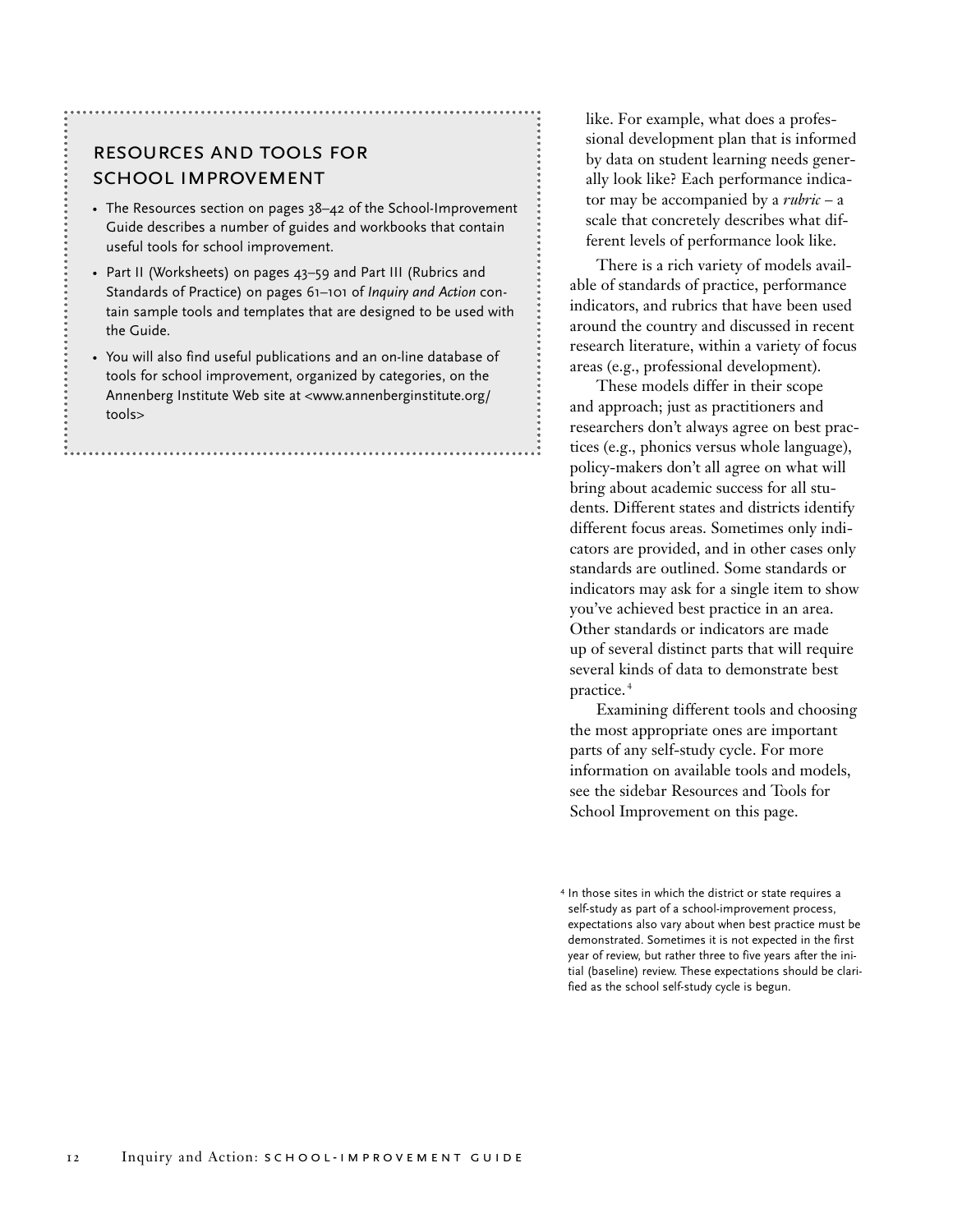# *Using Standards of Practice in Boston*

As part of Boston's effort to bring about school improvement across the district, schools undergo an in-depth review every four years, based on the district's six focus areas (which they call "essentials for school improvement").

The table to the right shows how one of Boston's standards of practice (Effective Instruction) in the focus area on Learning and Using Best Teaching Practices is defined by specific performance indicators and measured by a four-level rubric.

Complete rubrics for the six "essentials" are presented in Part III, Rubrics and Standards of Practice, pages 62-71.

### **FOCUS AREAS**

| <b>FOCUS AREAS</b>                                                                                                                                                                                                                                                                                      |                                                                                                                                                                                                                                                                                                                                                                                                                                                                                                                                                                                                                                                                                                                                                                                                                                                                                                                          |
|---------------------------------------------------------------------------------------------------------------------------------------------------------------------------------------------------------------------------------------------------------------------------------------------------------|--------------------------------------------------------------------------------------------------------------------------------------------------------------------------------------------------------------------------------------------------------------------------------------------------------------------------------------------------------------------------------------------------------------------------------------------------------------------------------------------------------------------------------------------------------------------------------------------------------------------------------------------------------------------------------------------------------------------------------------------------------------------------------------------------------------------------------------------------------------------------------------------------------------------------|
| In Boston, schools and reviewers use<br>six focus areas based on the district's<br>"six essential" practices to achieve<br>school improvement. The six areas<br>encourage classroom practices that<br>support high student achievement.                                                                 | Boston's "Six Essentials":<br>I. Schoolwide Instructional Focus<br>II. Looking at Student Work and Data<br>III. Professional Development Plan<br>IV. Learning and Using Best Teaching Practices<br>V. Aligning Resources with Instructional Focus<br>VI. Involvement of Parents and Community                                                                                                                                                                                                                                                                                                                                                                                                                                                                                                                                                                                                                            |
| <b>STANDARDS OF PRACTICE</b>                                                                                                                                                                                                                                                                            |                                                                                                                                                                                                                                                                                                                                                                                                                                                                                                                                                                                                                                                                                                                                                                                                                                                                                                                          |
| Standards of practice are criteria by<br>which focus areas are judged. Looking<br>at focus area IV: Learning and Using<br>Best Teaching Practices, we see six<br>standards.                                                                                                                             | Standards of practice for Focus Area IV:<br>Learning and Using Best Teaching Practices:<br>• Effective Instruction<br>• Academic Rigor<br>• Access and Opportunity<br>• High Standards<br>• Coherence<br>• Structure to Support Learning                                                                                                                                                                                                                                                                                                                                                                                                                                                                                                                                                                                                                                                                                 |
| PERFORMANCE INDICATORS (OR BENCHMARKS)                                                                                                                                                                                                                                                                  |                                                                                                                                                                                                                                                                                                                                                                                                                                                                                                                                                                                                                                                                                                                                                                                                                                                                                                                          |
| Performance indicators constitute a<br>best practice in a standard. The per-<br>formance indicator of best teaching<br>practice, effective instruction, is identi-<br>fied by the observation of two items.                                                                                             | Indicators of best practice in effective instruction:<br>• the presence and/or articulation of an empirically<br>or conceptually strong theory of teaching $-$ .<br>• use of a designated theory of teaching through-<br>out the faculty -                                                                                                                                                                                                                                                                                                                                                                                                                                                                                                                                                                                                                                                                               |
| <b>RUBRICS (LEVELS OF MEASUREMENT)</b>                                                                                                                                                                                                                                                                  |                                                                                                                                                                                                                                                                                                                                                                                                                                                                                                                                                                                                                                                                                                                                                                                                                                                                                                                          |
| The presence or quality of a perform-<br>ance indicator may be assessed<br>against a number of levels of perform-<br>ance. This may range from numerical<br>rankings to a developmental scale<br>adjusted over time. In Boston, each<br>indicator can be assessed against four<br>levels of attainment. | 4 Demonstrating Effectiveness<br>3 Operational<br>2 Emerging<br>Readiness<br>I.                                                                                                                                                                                                                                                                                                                                                                                                                                                                                                                                                                                                                                                                                                                                                                                                                                          |
| ILLUSTRATIONS OF EACH LEVEL OF THE RUBRIC                                                                                                                                                                                                                                                               |                                                                                                                                                                                                                                                                                                                                                                                                                                                                                                                                                                                                                                                                                                                                                                                                                                                                                                                          |
| Rubrics are often illustrated to indi-<br>cate what good, average, or poor<br>performance looks like for each per-<br>formance indicator.                                                                                                                                                               | In Boston the rubrics describe each performance<br>indicator at four levels. This is an illustration of a<br>Level 4 and a Level 2 rating for each of the two<br>performance indicators for <i>effective instruction</i> .<br>4: Effective instructional practices are modeled<br>by the vast majority of the school staff.<br>2: Effective instructional practices are modeled<br>by some of the staff and there is evidence that<br>the school is working towards schoolwide<br>implementation of effective practices.<br>4: There is an empirically or conceptually defen-<br>sible theory of teaching and instructional prac-<br>tice that is clearly described and supports the<br>school's academic goals for all students.<br>2: There is evidence that the school is working<br>toward a theory of teaching and instructional<br>practice that is clearly described and supports<br>the school's academic goals. |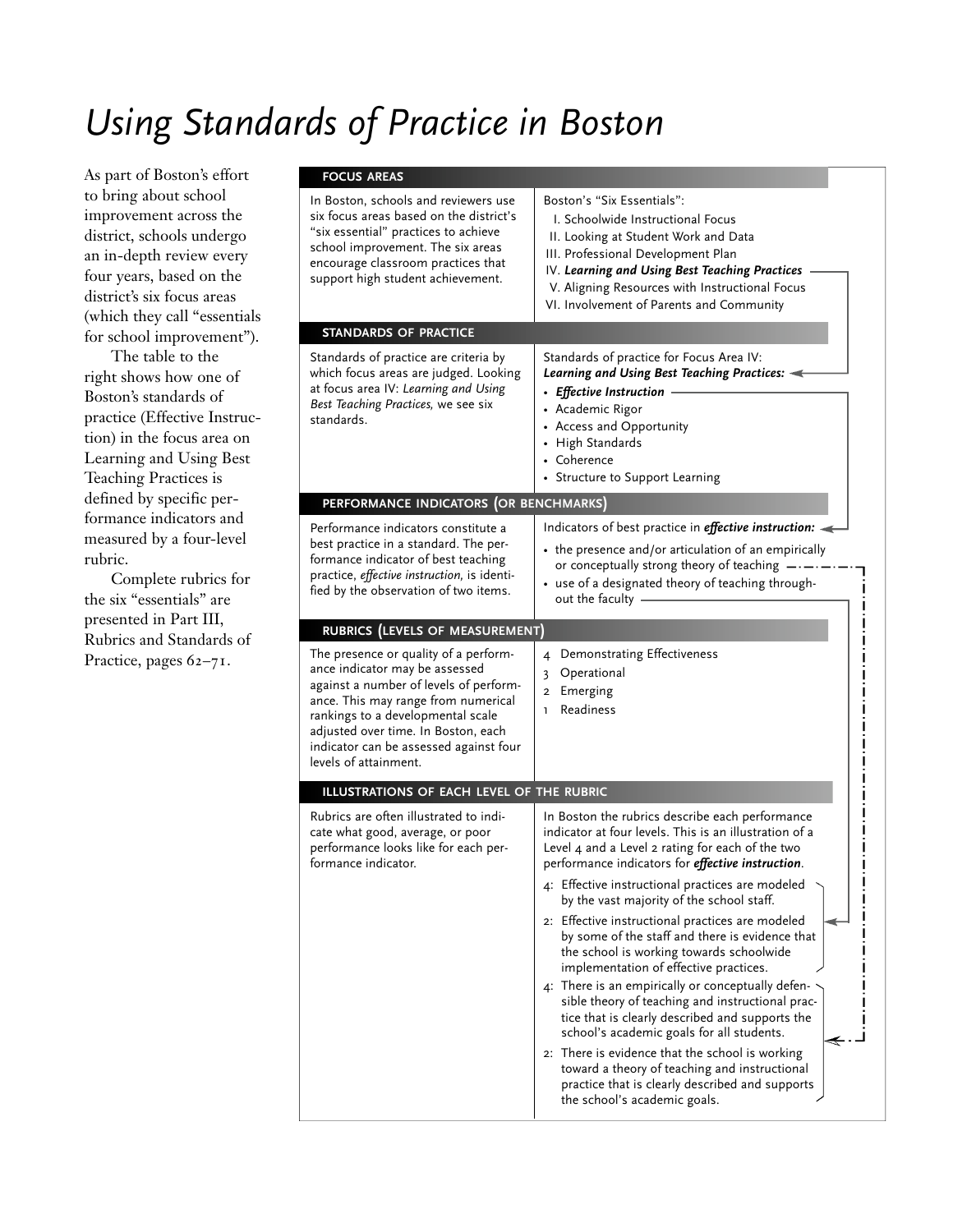# **Putting a Self-Study Cycle into Practice**

**A**self-study, in which a school examines its own operation and performance by collecting and analyzing data, is driven by the overall question: "How good is our school?" Whoever is asking the question – students, teachers, parents, the business community, or the local board of education – wants to know how good the local schools are. A self-study provides an entry point to looking at how each aspect of school operation supports or improves teaching and learning. In this section we will outline how a school can answer the question of how good the school is through self-study.

The entire school community is involved in an effective effort to improve a school. It is the role of the school-improvement team, in coordination with the principal and senior staff, to delegate and negotiate staff involvement in the self-study process.

Focus areas, standards of practice, performance indicators, rubrics, and procedures

# school self-study, teacher research, and classroom inquiry

The passion that drives many teachers' research initiatives or classroom inquiries is the desire to improve practice for the children they teach daily. In a school self-study this same passion has to be broadened to the entire school's practice in service of the entire student body. A school self-study differs from teacher research in that it doesn't attempt to learn about or identify any particular teacher. Although teacher research and classroom inquires are important parts of professional environments, the self-study must stay focused on the larger school inquiry strategy. For school selfstudies, we want teachers' passions, skills, and questions to be directed toward the school's inquiry.

for data collection and analysis will vary from school to school. Once these are in place, however, the basic tasks depicted in Figure 1 (A School Self-Study Cycle) are similar from one self-study process to another. This section describes these tasks in greater detail. To help you carry out these tasks, we have included a set of worksheets in P a rt II of *Inquiry and Action*, pages 43 to 59.

# **Identify Desired Student-Achievement Outcomes**

All inquiries should be tied to studentachievement goals. Identify goals for student achievement relevant to the focus areas you have chosen.

In most sites, student-achievement goals are determined for the school by the district or the state. If not, set short- and long-term student-achievement goals that will act as measures of success of your school-improvement efforts.

# **Develop Essential Question(s)**

Start this part of your self-study with *essential questions* about the school, brainstorming a list of issues you wonder about. For example, what do you want to know about how the budget is appropriated? How does your curriculum compare to the state's standards for learning? Be specific in your questions and concerns.

It is important that the essential questions be informed by your school's needs and relevant to the focus areas, standards of practice, and student-achievement goals chosen. You can have more than one question, but the more essential questions you pursue, the more people you will need to gather data in response to those questions. Be aware that if you have selected more than one inquiry question, you need to link them to appropriate focus areas and standards of practice for *each* of the questions.

After refining your question or questions, assign them to the focus areas and standards of practice to which they apply.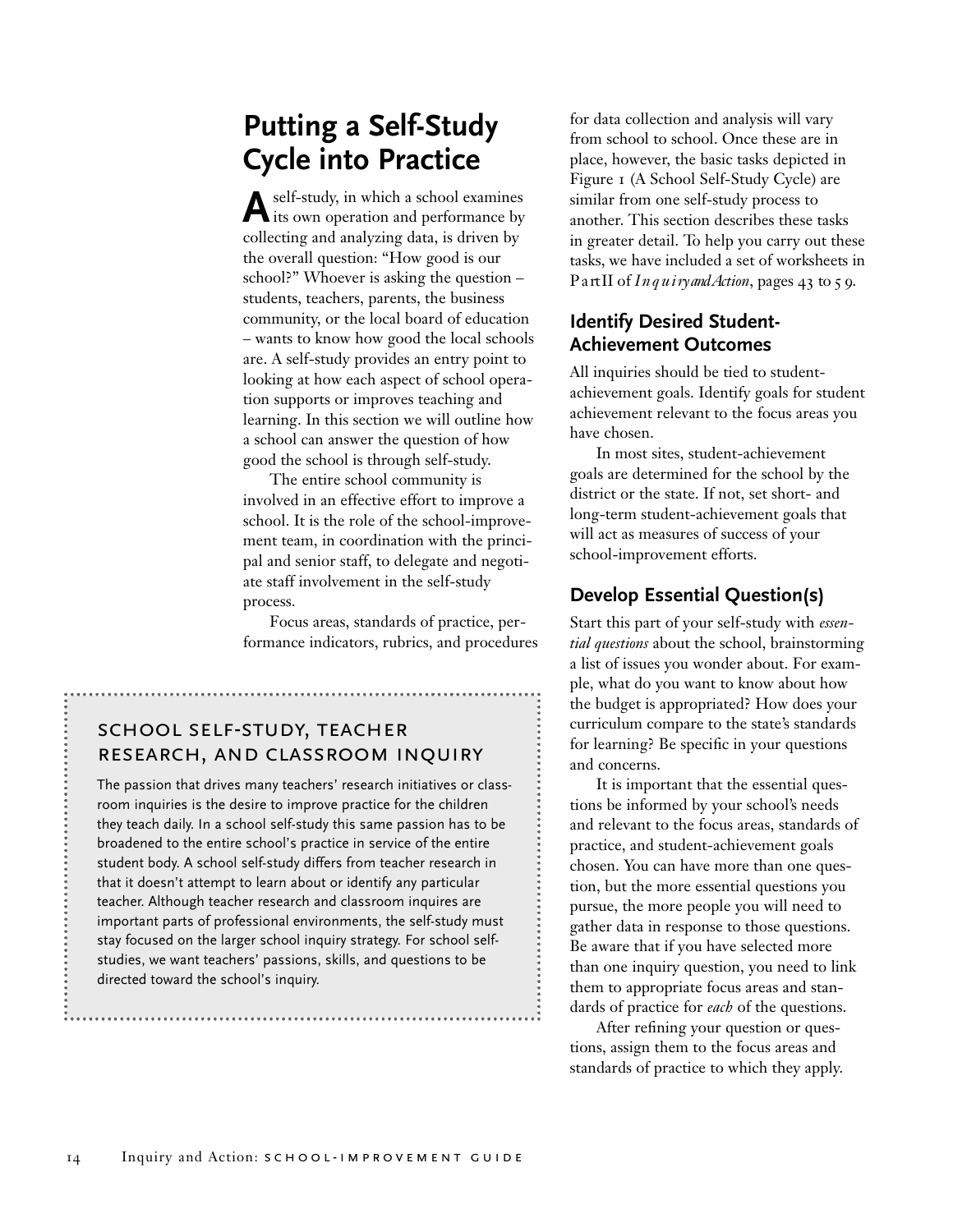Note the essential question(s) you decide to use for your self-study on *Worksheet 1: Generating Your Essential Question(s)*.

# **Identify, Collect, and Organize Relevant Data**

What data already exists in the building that can respond to your essential question(s)? Examples may include lesson plans, student work, test scores, attendance records, department budgets, teacher professional development plans, suspension rate statistics, etc. For each essential question being considered:

- State your hunches about what the answer may be.
- Identify data you think will support your hunch.
- Identify data that may challenge you hunch.
- Determine the additional data you need to collect to gain better insight.

*Worksheet 2: Connecting Your Essential Question(s) to Data* may be used for these tasks. Based on the data that may support or challenge your essential question, identify the types of data you have at your school. Based on your additional data needs, name the other types of data you will need to complement what already exists. For this task, you can use *Worksheet 3: Schoolwide Data Mapping.* Examples of types of data may include teacher opinions collected via interviews or surveys, student experiences and perspectives collected through student shadowing, or classroom practices used throughout the school as seen through peer observations. From your data mapping effort, develop a data-collection strategy that is manageable and possible within the time you have been allotted.

Data are pieces of information that will help you reach a conclusion about your school. Choo (1998) identifies five types of data (information) which may be useful:

# what is an essential question?

An essential question is the engine of an inquiry process. It is a question about crucial aspects of the school, as identified in the school's chosen focus areas that, if answered, will inform actions that can substantially close the gap between student-achievement goals and current student-achievement levels. Defining an essential question is not a perfect science, so it may require revision and alteration as you go.

Characteristics of a "good" essential question:

- It identifies an issue that relates directly or closely to improving teaching and learning.
- It identifies a topic that most stakeholders agree needs to be addressed.
- It can be used to direct an inquiry that includes data collection that will provide meaningful information for adjusting the work of the school.

Signs that the question is *not* an essential question:

- You already know the answer.
- You cannot relate the question to teaching and learning.
- Few stakeholders agree that the question needs to be investigated.
- It cannot direct an inquiry process.
- It cannot lead to data collection.
- Answering it has no implications on your school's practice or day-to-day operations.

For instance, a school in which the student population has shifted to include many students who are learning English might ask: Is our instruction currently successful or unsuccessful for Englishlanguage learners? The intent of the question may be double:

- to address the needs of English-language learners
- to initiate a process for addressing the specific needs of different populations of students
- technical information: personal insights and experiences
- cognitive information: assumptions, beliefs, perceptions (hunches), and mental models
- symbols: facts, figures, records, and statistics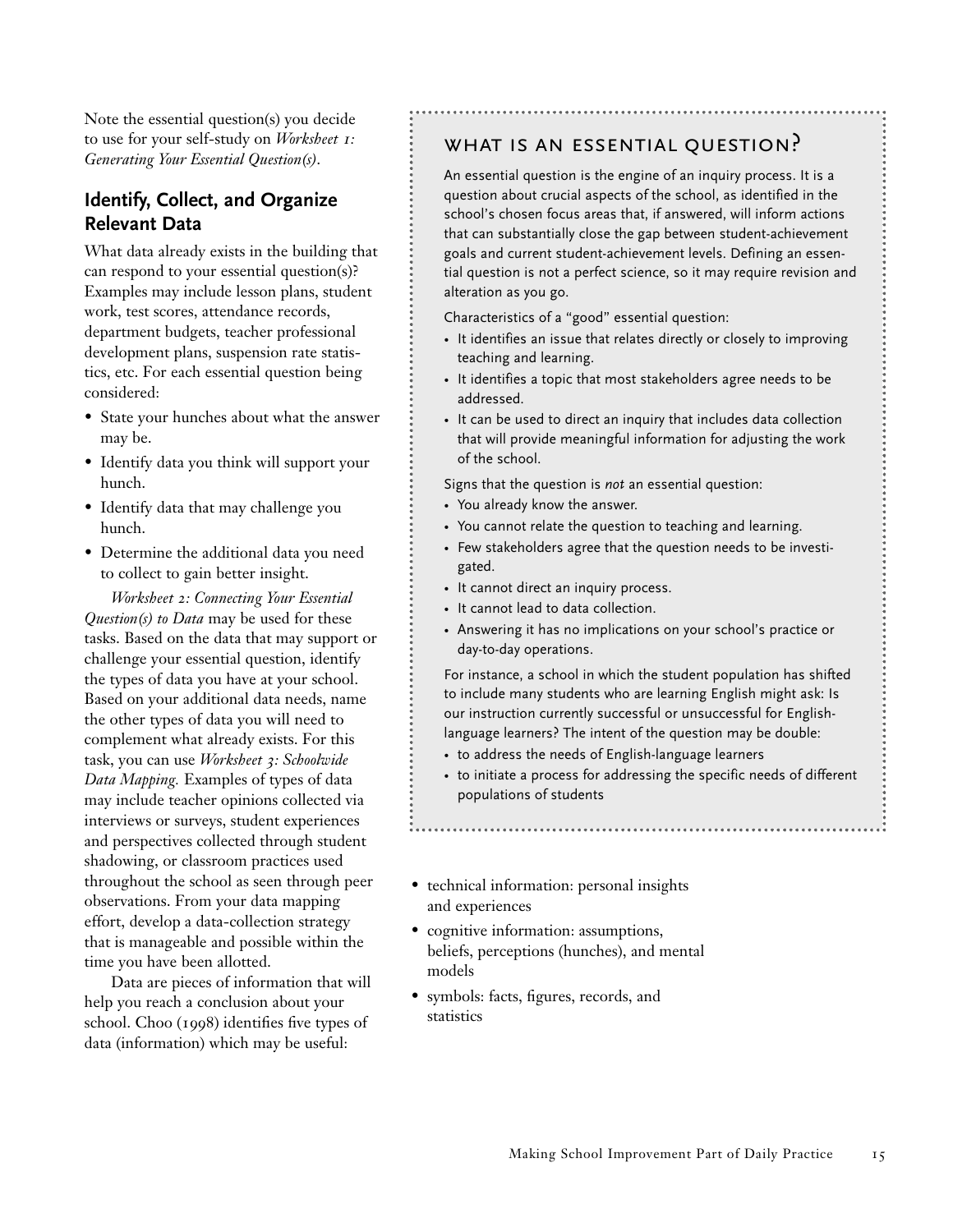- physical objects/inputs: equipment, financial resources, human resources, models (such as reform models being used)
- rules: routines, policies, and operating procedures

Sources for the first two categories of data can be people in the school community such as teachers, staff, community members, parents, and students. Sources for the latter three categories – the more traditional forms of data – can be found in enrollment records, attendance records, transcripts, student work, standardized-test scores, guidance records, personnel evaluations, staff development activities, college entrance exam scores, and meeting agendas, to name a few. These types of data may reveal what and how students are doing, and what has or is being done to foster (or hinder) that achievement.

Organize the data in such a way that it reveals what's happening in your school. By *disaggregating* the data, or sorting data about a large group into meaningful subcategories, you can often uncover problems that have been hidden if data have always been averaged over the larger group. Categories that may be informative are:

- grade level
- department
- program participation (for students and/or teachers)
- gender
- race and ethnicity
- year data was collected (if existing data was collected over multiple years)
- home language or first language spoken
- years of attendance at school

# **Analyze Data**

Once the data is collected and organized, analyze the data, looking for information that answers your essential questions about the quality of practice within each of the focus areas you've chosen, and draw conclusions.

Acknowledge the potential and limitations of your information. Some data, due to collection method, may be less valid and reliable than other data. Be up-front about these shortcomings, but do not simply disregard certain sets of data due to perceptions of quality. You may record the above information on *Worksheet 4: Disaggregating the Data.*

Relate and compare multiple pieces of data to one another. See if they tell the same story. Look for trends. For example, what patterns seem to emerge when the data is looked at collectively? What do each of the departments appear to be spending funds on? How do student standardized-test scores compare to the quality of student work produced and teacher assignments given?

When making conclusions, remember that a conclusion is not a summary of the data, but a statement about your school – a response to your essential question(s) – based upon an analysis of the data. A conclusion may be written in a single sentence or in several sentences. Tom Wilson, principal investigator of Catalpa Ltd. and one of the crafters of Rhode Island's SALT Visit, recommends (RI Dept. of Elementary and Secondary Education 1999c) that conclusions be no longer than three sentences and that, once written, a conclusion should be

• *explicitly stated and supported with evidence.* All conclusions should be reached as a result of data analysis. All sources of data used to reach a conclusion should be identified (e.g., classroom observations,

# trends vs. **CAUSALITY**

To look for or identify trends is not to claim or seek causality (cause and effect). However, trends may reveal potential strategies for school improvement or raise deeper questions which themselves, when responded to with data, may indicate a direction for strategic action.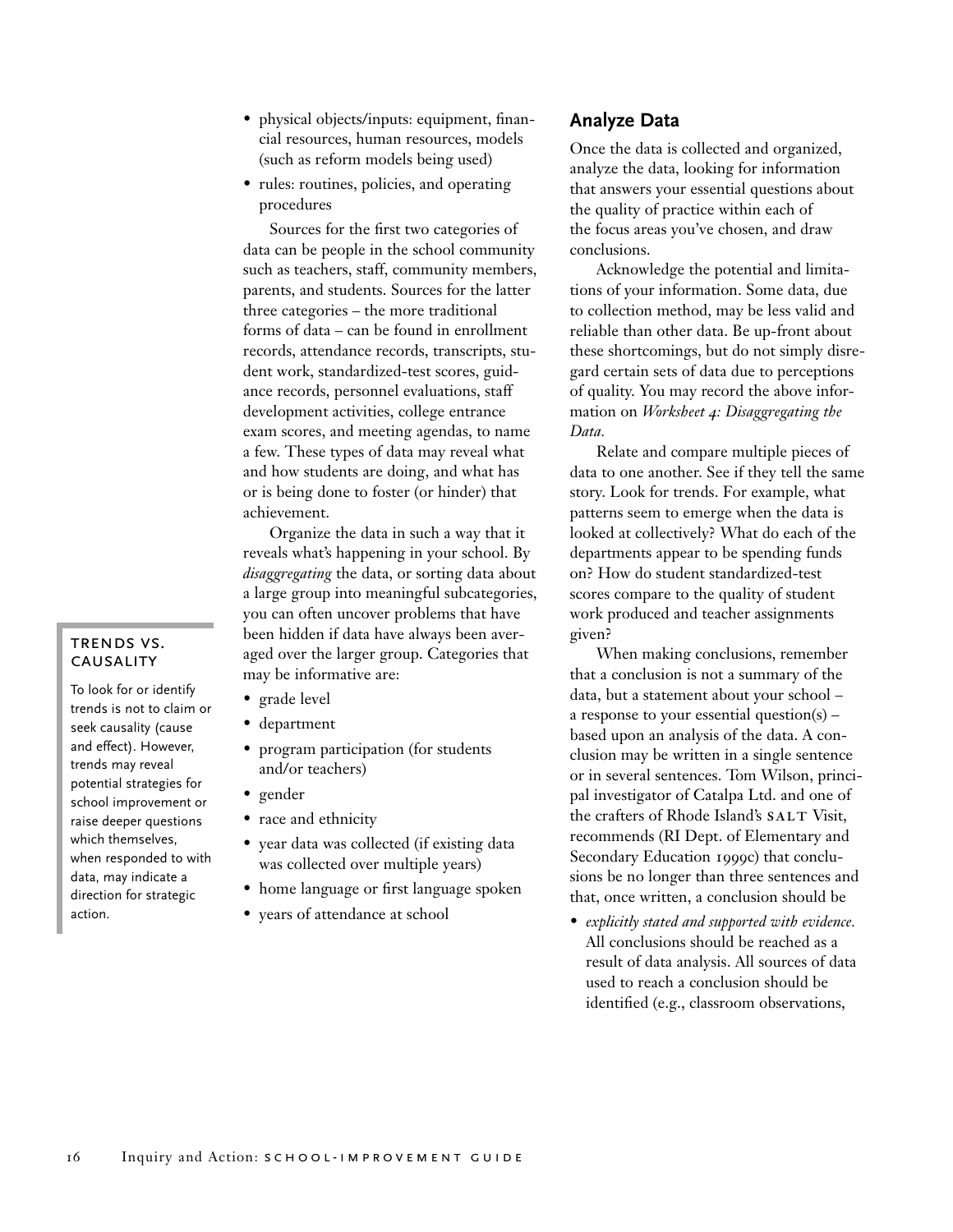interviews, student work, etc.). Neither assumptions nor hearsay should be taken into consideration as evidence.

- *reached through a deliberative process with colleagues.* Collaboratively discuss trends and contradictions in the data, challenging conclusions when necessary. If the group cannot agree on a conclusion in light of the data present, consider not accepting the conclusion. If your team determines that you need additional information or support for a conclusion, document the conclusion citing data that supports and refutes it. The use of such a process based on valid and reliable data will add weight to the conclusions.
- *written with the intent of informing action by the school to improve teaching and learning.* The purpose of the self-study is to direct school improvement. This does not mean your conclusion should necessarily include a recommendation; most do not. Neither do conclusions target, applaud, or denigrate any individual in the school. Even disappointing conclusions should be presented positively in order to move the school forward. The way conclusions are presented influences how they are received.
- *punctuated by the professional judgment of those analyzing the data.* In a self-study the school community will determine how good school practice is through a review of qualitative and quantitative measures matched against standards for effective school operation. It will be the role of school staff to exercise their professional judgment to determine if what they have observed meets current expectations.

*Worksheet 5: Drawing Conclusions* may be used to document your conclusions as well as connect them to the data you've analyzed and actions that you'd like to propose.

# **Choose and Implement Actions**

Once your school produces a set of conclusions in response to your essential question(s), it is the responsibility of the principal, the SIT, and the rest of the faculty and staff to review the conclusions and choose appropriate actions to improve school practice. Choosing appropriate actions is also part of the response if a school has received conclusions from an *external review team.* The actions taken by the school to improve student achievement are as important, if not more important, than the conclusions themselves. The efforts of the school to understand the conclusions and chart a course for action are crucial components of the school-improvement process.

Start by breaking down your conclusions. Going by focus area, outline both the *strengths* and the *areas in need of improvement* (or attention) cited by the schoolimprovement team. *Worksheet 6: Examining Self-Study Conclusions* may be used to aid with this task. (Note: the worksheet lists several focus areas, but you need focus only on the ones you chose to inquire about.)

Once conclusions have been broken down by focus area, the team is positioned to use the self-study conclusions to devise an action plan. After completing several months of investigation, it's important to remind each other of the student achievement goal(s) you set for yourselves. As you begin devising your action plan, restate those student learning goals – the desired outcomes for student achievement – you collectively identified. With those goals in mind, *identify actions within each focus area* to improve school practice.

# **REMEMBER** your essential question(s)

It's easy to get engrossed in examining the data and lose track of what you're looking for. In order to be valuable to your schoolimprovement efforts, the analysis should inform your judgment of the school's achievement or practice in a given focus area and should help answer your essential question. Keep this focus in mind as you push forward in your self-study.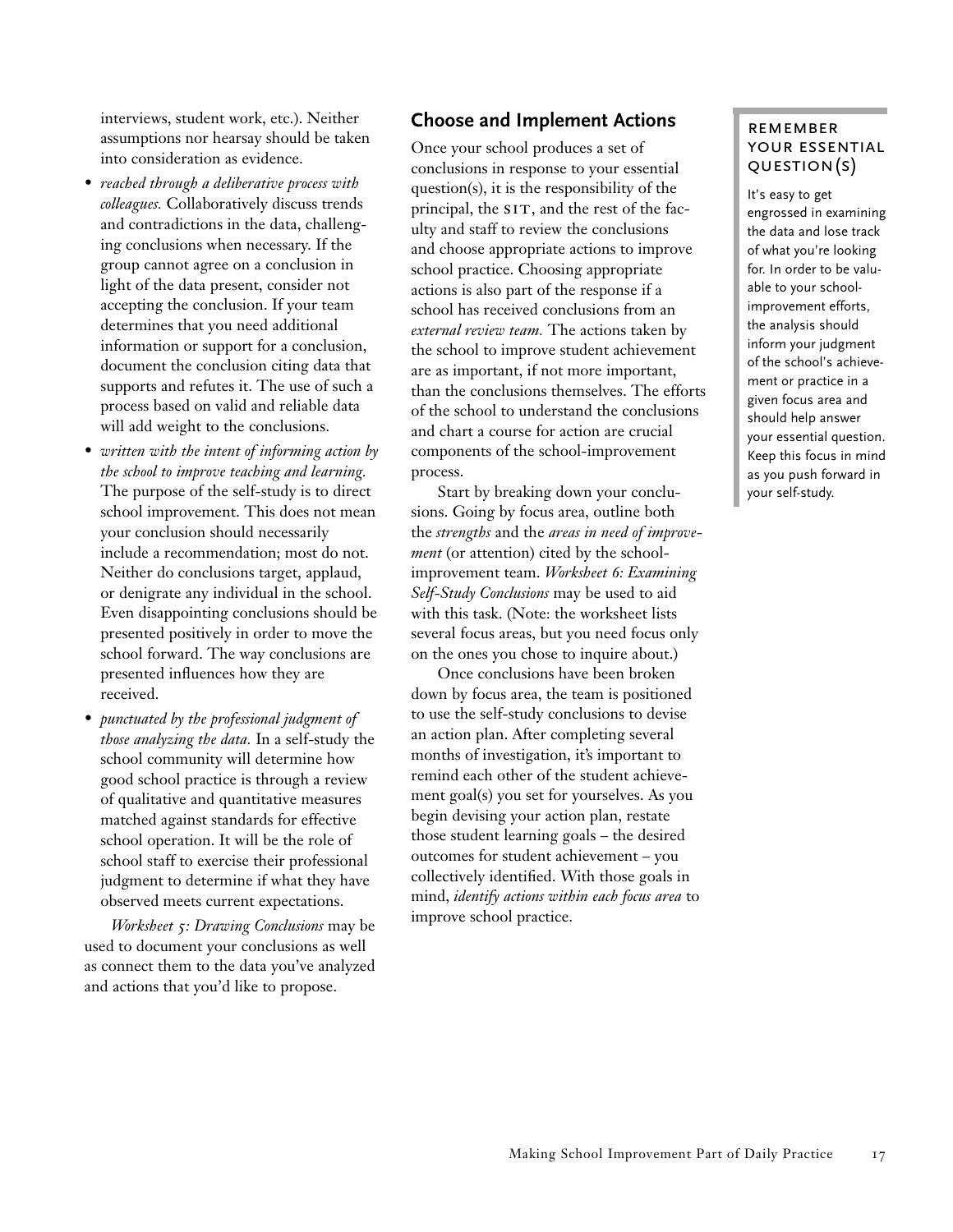# The Four Quadrants for Action

Through our work in schools and school districts we have identified four quadrants for action. (See *Worksheet 7: Four Quadrants for Action* and Figure 2.)

### i. human resource use and development

This quadrant concentrates on staff capacity, cooperation, organization, motivation, and management. Three components of staff work have substantial effects on instruction or school practice in this quadrant:

- skills of the faculty, staff, or administration to implement the appropriate/effective curriculum, instructional methods, or administrative practices (*how* staff work to promote student achievement)
- knowledge of effective teaching practices to reach a particular demographic within the student body; of how to build a collaborative school culture; of how to develop or sustain strong relationships with parents; etc. (*what* staff knows about effective practices)
- will and teacher expectations of students: the will to teach all children; the expectation that all children can achieve high standards; the motivation to change habits, beliefs, or behaviors to improve student achievement (*why* staff work to promote student achievement)

**Skills:** *How* staff promote student achievement **Knowledge:** *What* staff knows about effective practice **Will and teacher expectations of students:** *Why*

staff work to promote student achievement

**Human Resource Use and** 

**Partnerships:** Use of community assets to increase a school's resources

**Parent and community connections:** Relationship with families and community members who are invested in student success

**Development I IV II III**

> **Fiscal and Technical Resources**

Figure 2. Four quadrants for action

**Money Materials Technology** Resources available and allocated to the achievement of core instructional needs

**Systems and structures:** Length of class periods, what is taught, etc.

**Policies and rules:** School characteristics that promote a rich learning environment

**Culture (student and adult/professional):** Teacher, student, and administrator values, attitudes, and general behavior

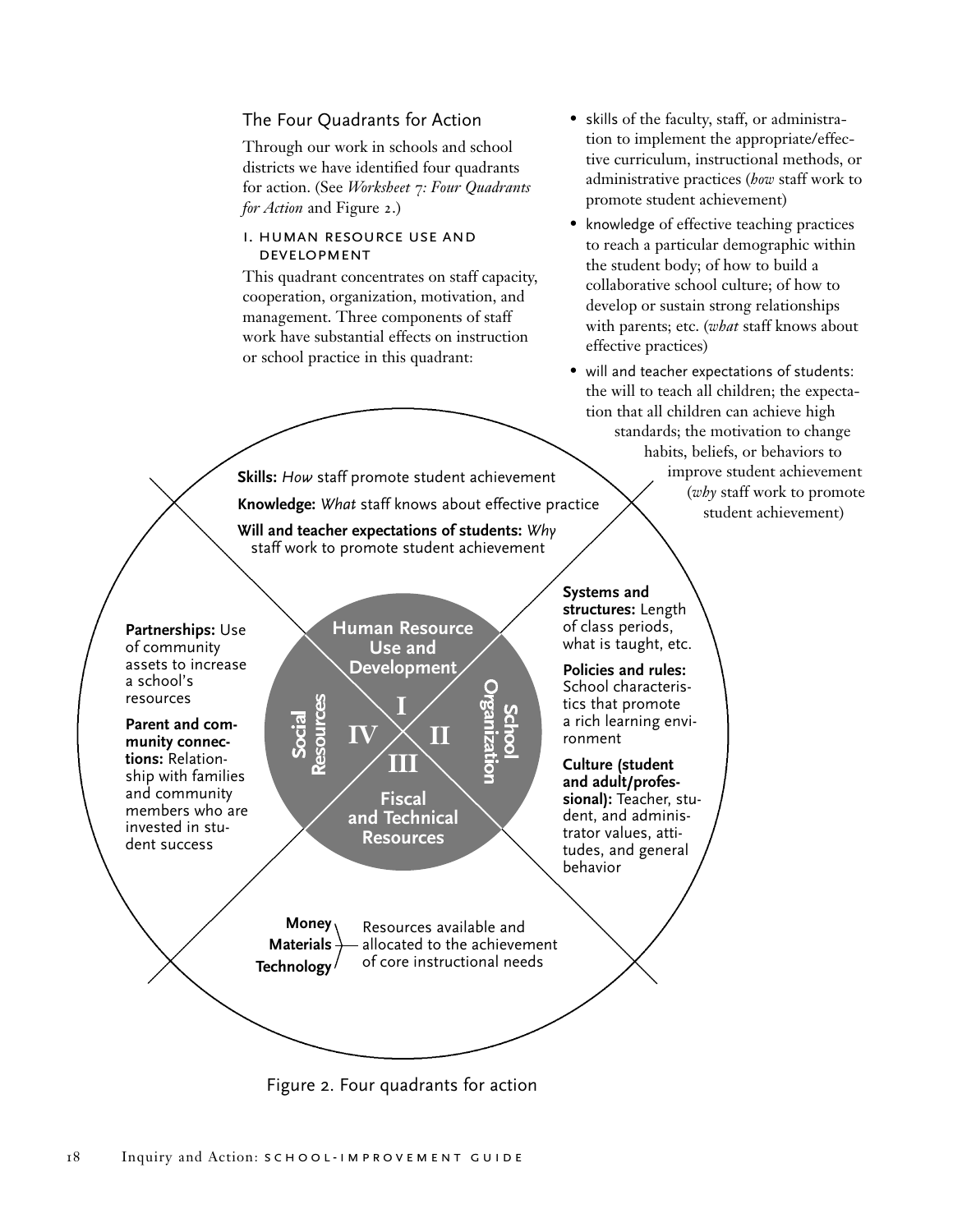### ii. school organization

This quadrant addresses internal organization and norms and contains three areas for possible action:

- systems and structures: how long class periods are, what is taught, etc.
- policies and rules: school characteristics that may produce positive behaviors or outcomes that facilitate a rich learning environment
- culture (student and adult/professional): attributes of the school culture such as teacher, student, and administrator values, attitudes, and general behavior; how adults work together in the building; etc.

### iii. fiscal and technical **RESOURCES**

This quadrant is self-explanatory. It concerns the

• presence and use of financial and technological resources: the money, materials, and technology available and allocated to the achievement of core instructional needs

### iv. social resources

This quadrant concerns the development and use of relationships with other sources and organizations that can help improve student achievement, i.e.:

- partnerships: the school's relationship with stakeholders outside of the school building and its efforts to leverage community assets to increase its resources
- parent and community connections: the school's relationship with the families and community members who are invested in student success (e.g., religious leaders, community development organizers, former school board members, etc.)

# ensuring participation

Building an action plan should not fall to a small number of individuals. Restricting participation can prevent buy-in from colleagues, causing your team to miss a valuable opportunity to benefit from the knowledge and know-how of peers.

Similar to the self-study process, action planning should be delegated to the appropriate groups who have the expertise to inform and/or responsibility for the implementation of particular areas. For example, planning for improved math instruction should include math (and perhaps science) teachers.

This group should not work in isolation or without supervision, but should be asked to work collaboratively to craft a course of action informed by the data gathered and conclusions reached about instruction. Selecting the "best" course of action may require further data gathering and research on best practices and available resources.

Protocols may be used here to generate feedback on plans or to brainstorm on next steps.

# Sharing Your Self-Study Conclusions and Action Plan

Sharing of self-study conclusions with stakeholders in the school community as well as the general public is something to consider and plan for as part of your school-improvement strategy. Stakeholders who may have an interest in self-study conclusions include:

- school board members and the superintendent
- the school site council
- faculty
- students
- parents
- the media
- funders and external partners

Each stakeholder has his or her own interests and motives for wanting to know the results of the study and may be reached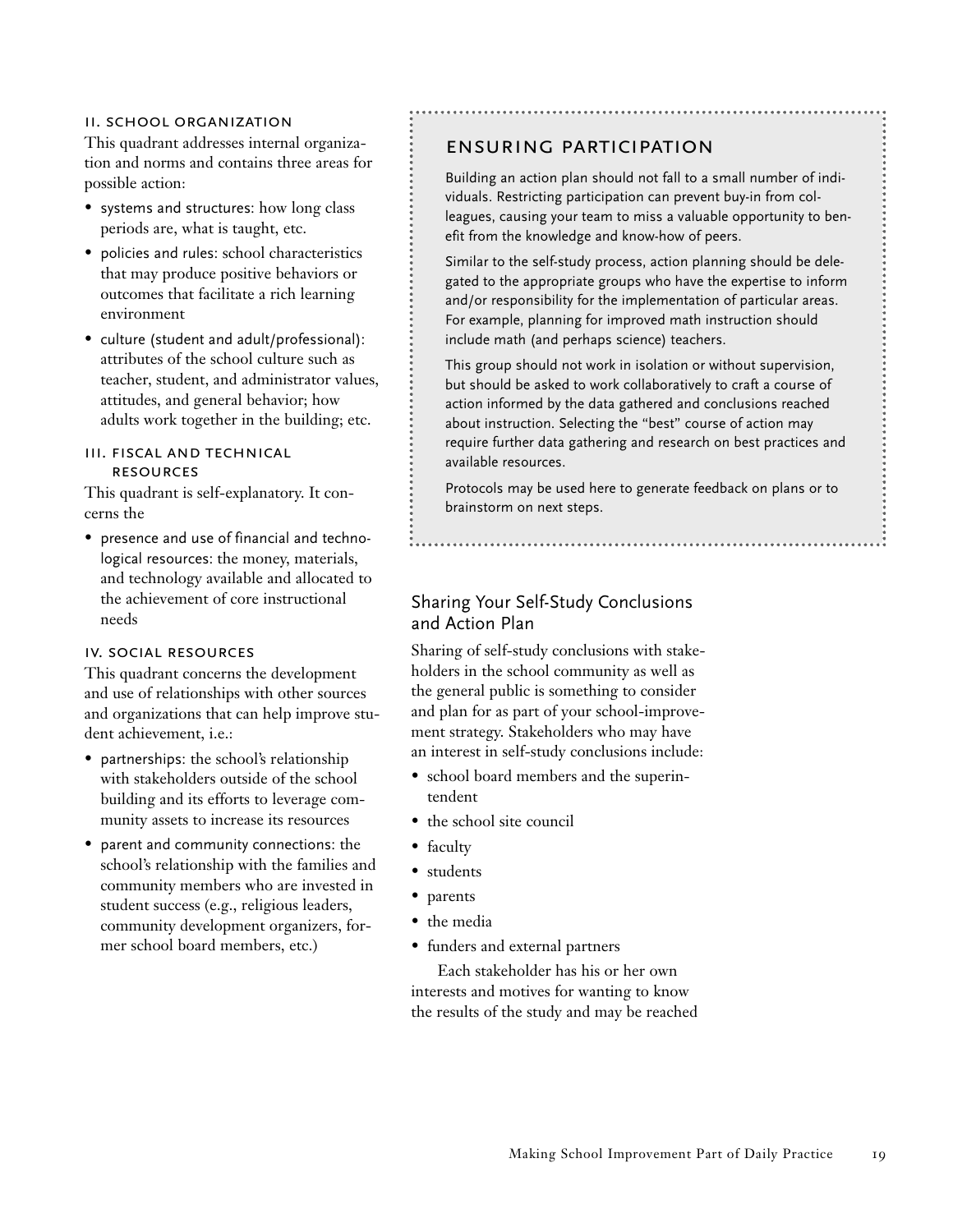with a number of communication and public-engagement strategies. Even unflattering conclusions can be used by the school to its advantage to foster improvement rather than fuel hostility. Reporting the conclusions of your self-study represents a significant opportunity for you to communicate directly with parents, media, and the community at-large about how the school is performing. Below are suggestions for taking full advantage of that opportunity.

### plan ahead and be proactive

Schools that make good use of the conclusions of a self-study do a lot of planning at the front end. What is the key message? Who should get summaries of the conclusions? How will they be disseminated? How will feedback from the public be collected? These are key questions to be addressed. Communications planning should begin early in the self-study process and should focus on developing relationships. Work to build healthy relationships with your community, the families of students, and (in smaller communities) media contacts so that

# resources to prepare for external reviews

- Some states, districts, and accrediting organizations require a review by a team external to the school as part of the schoolimprovement process. A school might also want to invite an external team to serve as critical friends, even if it is not required. For more information about what a school needs to do to prepare for an external visit, see Appendix C: Preparing to Host an External Review.
- Appendix B: Creating a School Portfolio can also be useful when an external review is planned.
- Appendix D: School Inquiry Process Map outlines tasks to address in an integrated school-improvement process that can include a self-study, an external review, or both.

when it is time to disseminate information, the task is more manageable. Don't wait until the tail end of the process, when you're left to figure out how best to "spin" the results.

### make reports easy to read: shorter is better

Be careful not to overload people with too much information. We suggest an "onion peel" approach of providing all audiences with a brief, easy-to-understand summary of the conclusions of your self-study, with more detailed information available for those who want it.

### invest in graphic design

People are more likely to read a report that's attractive and well organized, with clear headlines. This kind of reporting does not have to be expensive. Use readily available clip art instead of fancy graphics or photographs. People also like the use of color, although we suggest that those on a limited budget would be better off to put money into design and writing rather than color printing.

### make the conclusions meaningful

Understand that while people want performance data, in raw form it is often meaningless to families and the larger community. We suggest reporting self-study conclusions within a broader context. In this era of the bottom line, most people direct their attention exclusively to outcome measures, such as test scores. A strength of the schoolimprovement process is its ability to make schools more transparent. Consider using this transparency to create a better understanding of what schools can do to help children achieve high standards and what your particular school has done and is doing. Also connect your self-study conclusions to bread-and-butter issues that people care about such as safety, discipline, and achievement. Help the reader make the link between things they care about and the operations within a school that foster those things.